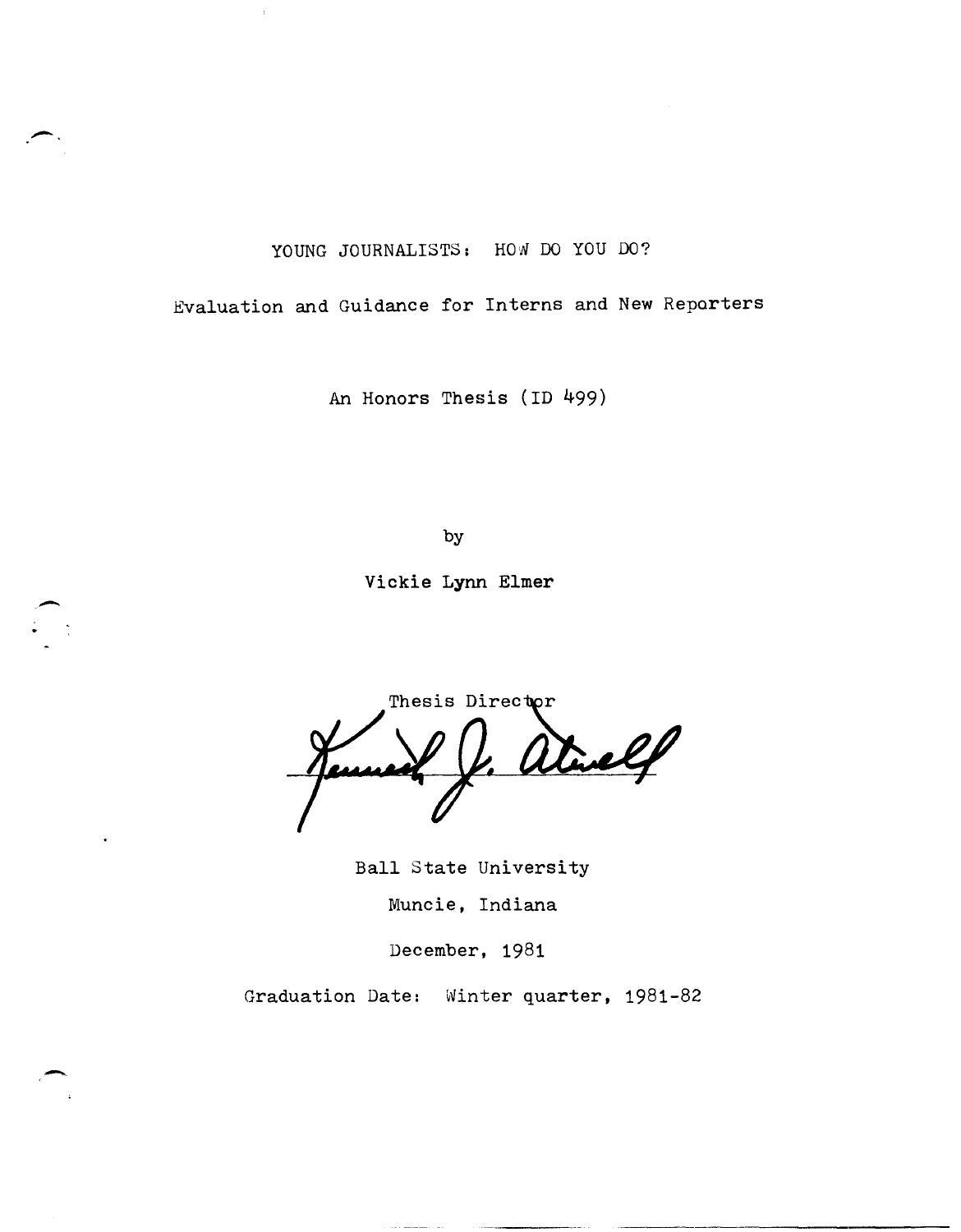L L.l *r);'* '" ,,~ r; **'i .**   $1 \cdot 1 \cdot 0 \cdot 1$  .

-

Table of Contents

| Introduction                             | page 1  |
|------------------------------------------|---------|
| Evaluations in general<br>and in Indiana | page 2  |
| Some intern programs                     | page 7  |
| Suggestions and conclusions              | page 11 |
| Appendix I: About the survey             | page 13 |
| Appendix II: Reporter survey results     | page 16 |
| Appendix III: Editor survey results      | page 21 |
| Appendix IV: Sample surveys              | page 23 |
| Bibliography                             |         |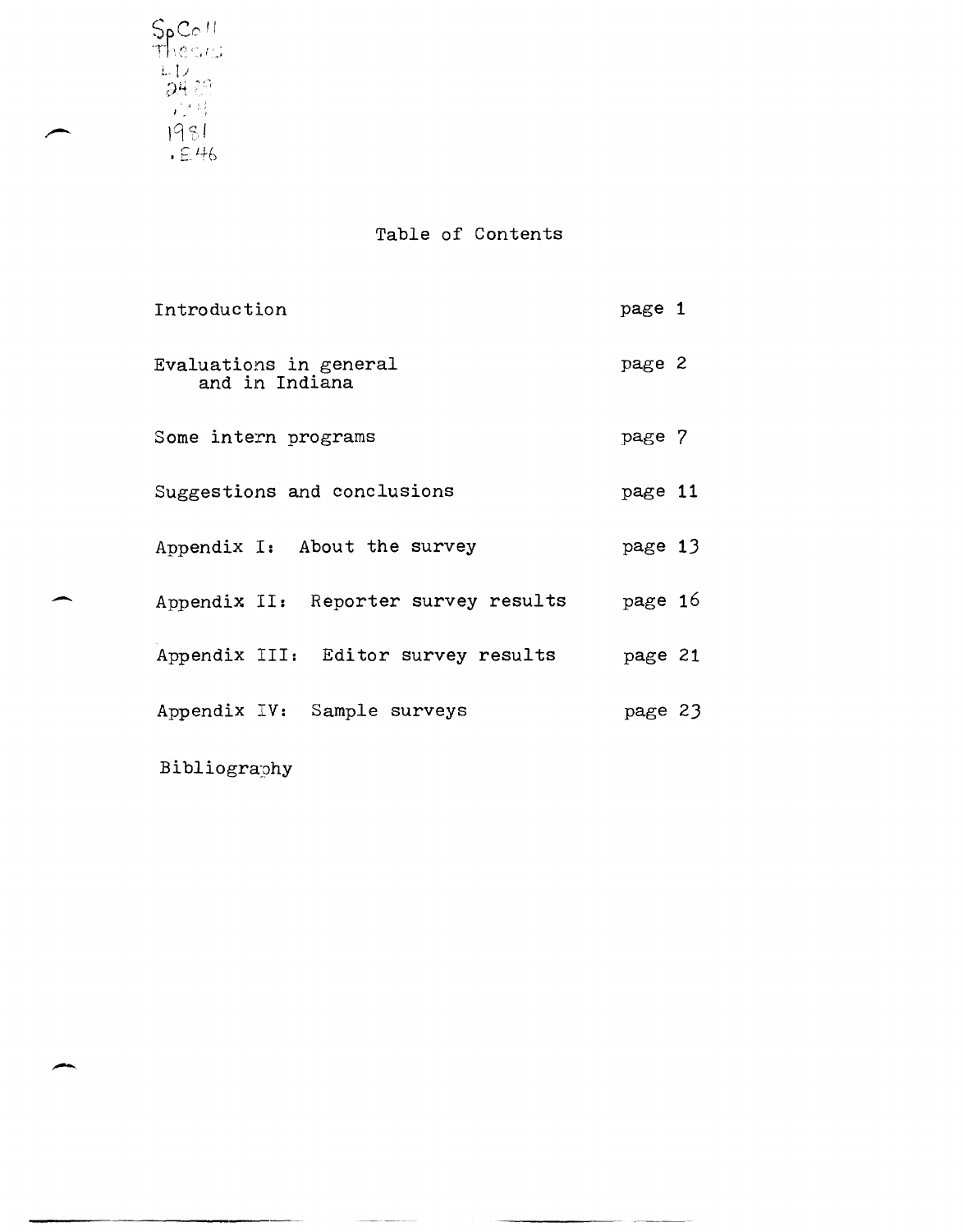#### Introduction

-

They write every day but too often they do not know what is wrong--or right--with that writing.

New journalists, particularly, want to know if their work measures up, if it is acceptable, if it is good or if they are doing something wrong.

"We'd all like to know how we're doing every now and then," said Frazier Smith, a summer, 1981, intern for the Cincinnati Enquirer.

He said he wanted criticism of his work on a regular basis. Most of the young journalists in Indiana that I surveyed wanted more criticism of their work; it was the major suggestion made throughout the three-page survey.

An intern for the Chicago Tribune said, "I believe most reporters value criticism." Many new reporters are asking for more evaluation of their work. And journalism educators who run internship programs agree that feedback will assist the learning process.

This thesis will try to show that for an intern or new reporter to learn on the job and improve his or her writing and reporting skills, regular and specific evaluations and

------- -~-~----~~--~----- --~~------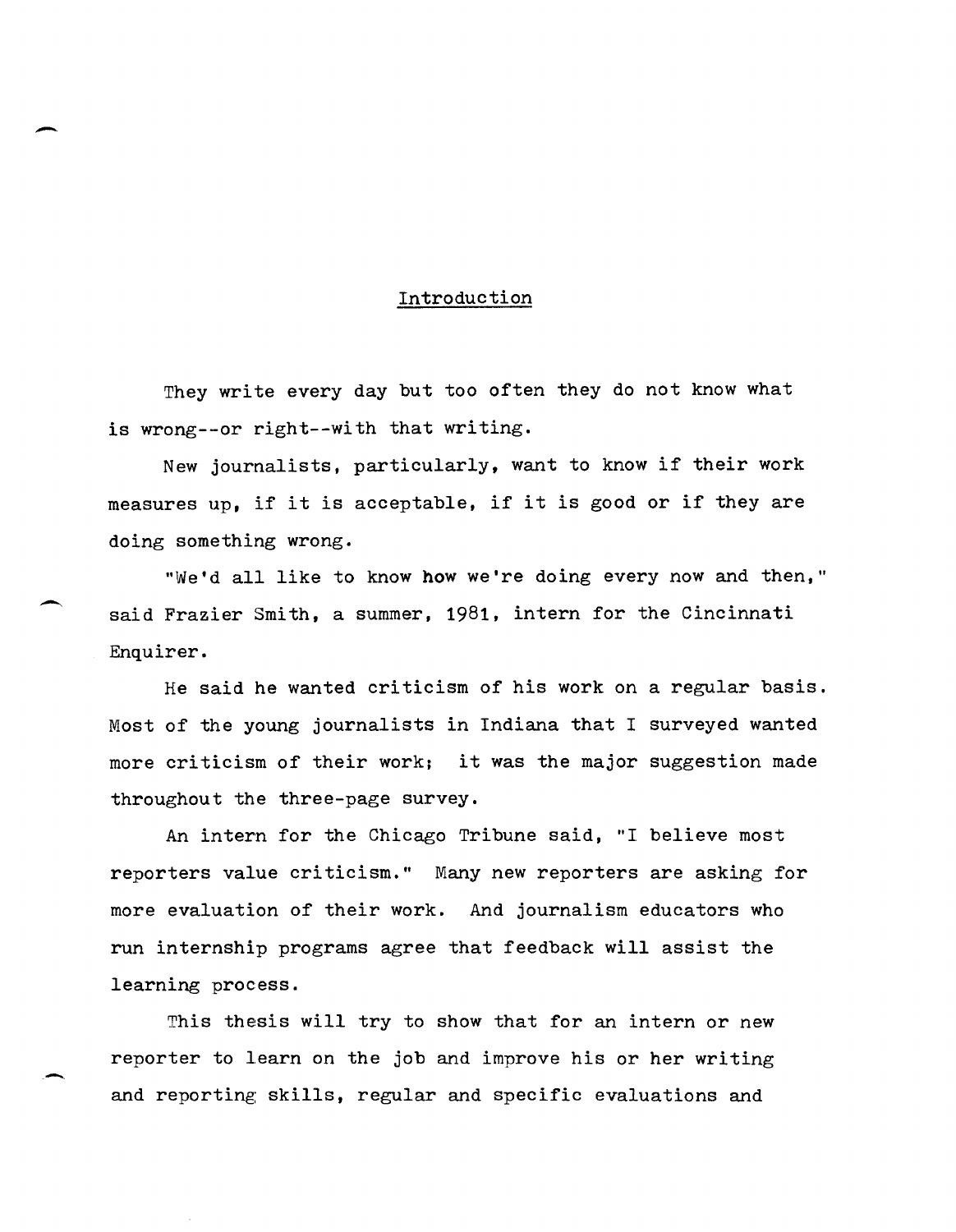criticism of work is needed. A survey of young journalists in Indiana and Indiana newspaper editors shows the prevailing attitudes in this area; a search of some of the available and pertinent literature shows what educators and professionals are thinking and doing.

-

-

-

In addition, this thesis will suggest ways to better evaluate and critique new reporters' work. The suggestions will, I hope, aid both editors, who want a quality newspaper, and young journalists, who want to improve their writing skills.

Internships will be the focus for much of this paper for several reasons. First, much has been written about journalism internships and very little on training new reporters. Next, most of the survey responses came from interns or former interns. Finally, learning is stressed much more in an internship than in a first reporting job; a full-time journalist may have to put less emphasis on improving his\* writing.

## Evaluations in general--and in Indiana

An internship, by definition of the Association for Education in Journalism's Internship Committee, is "that planned activity in which a student undergoes an on-the-job learning experience in a professional medium, under proper supervision for which academic credit may be granted." (underlining theirs.) (7:2)

Perhaps the key words in this definition are "a learning activity" and "under proper supervision." An internship is simply a supervised learning experience--at the work site.

<sup>\* &</sup>quot;His" will be used throughout this paper. It is intended to designate persons of both sexes but it is shorter than "his or her."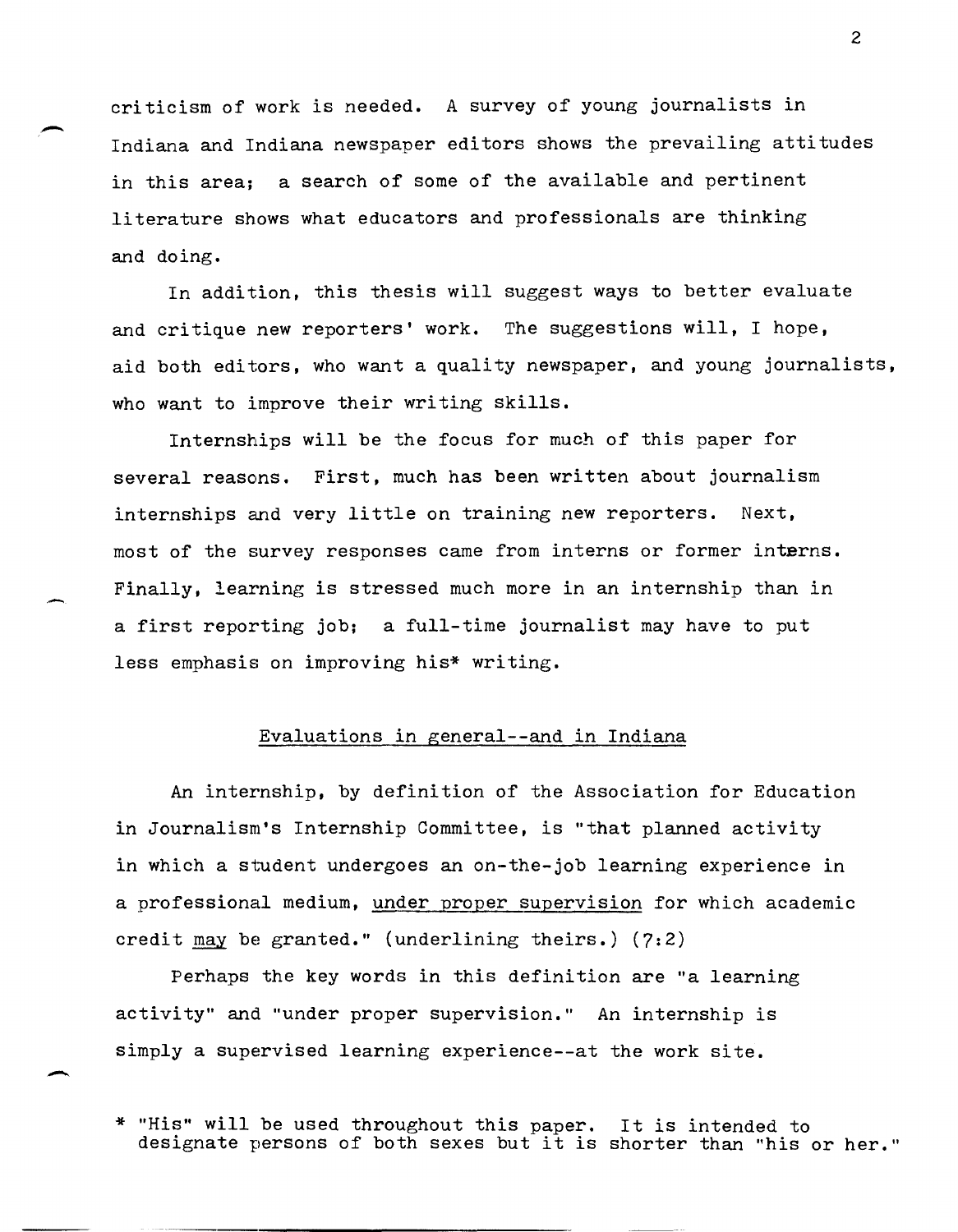The newspaper editor has his own reasons for hiring interns or part-time student reporters. Whether it is to fill in for vacationing reporters, expand news coverage during a busy period or to look at the crop of prospective employees, employers also need to be aware that a supervised learning experience is the very important focus of the internship.  $(7:2)$ 

However. the Associated Press Managing Editors Red Book of 1976 says

The sink-or-swim approach (to internships) probably is the one most generally used by American newspapers. big and small. It most generally used by American newspapers, big and small. puts the young student into the 'real world' of journalism where he or she must live up to responsibilities.  $(2:204)$ 

This sink-or-swim system assigns a young reporter or intern to a beat, an area to cover, and leaves him to cope on his own. Several Indiana journalists found this method to be true- and perhaps a little trying.

"I generally would come up with my own ideas and write stories without editorial assistance," said Daniel Thomas, a new reporter for the Austin Crothersville News, answering survey question three on guidance on individual stories.

A new sports editor for an 11,000-circulation Indiana daily said, "I am pretty much on my own." Another intern said, "Few suggestions ever were made by anyone on how to approach a story."

Survey Question three asked, "What kinds of guidance do you receive on individual stories?" Almost all those who responded said the editor comes to them with suggestions, but almost as many also relied on other reporters for information and feedback. Three persons said they receive little or no help with specific stories.

-

---------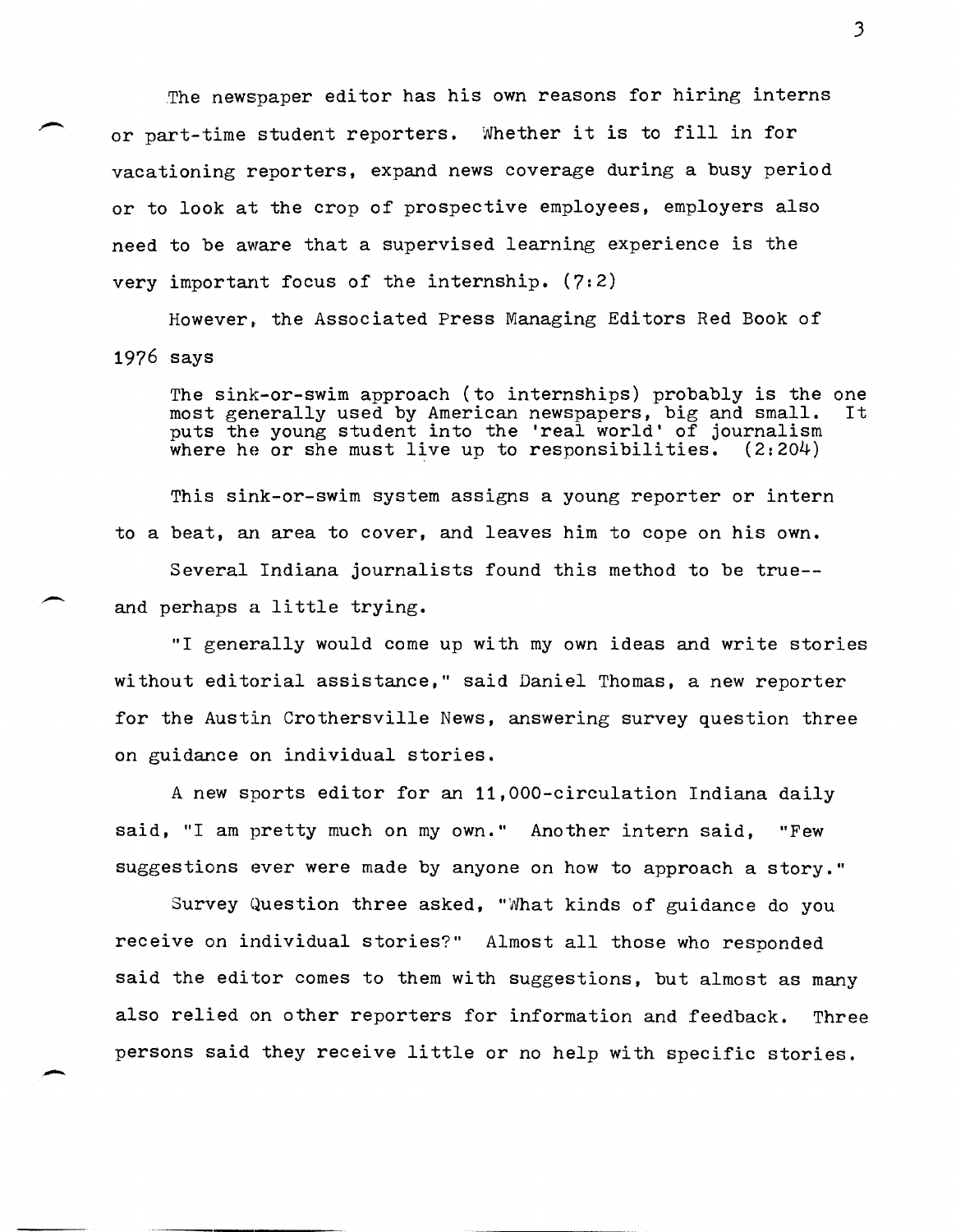A Women in Communications, Inc. report stated, "Employers should provide interns with daily direction and feedback." (9:8) The comment was made after analyzing 350 questionnaires on college internships. The study continued, "The employer--preferably the senior supervisor--should meet regularly with the intern to answer questions, regarding past assignments, discuss problems, evaluate performance and offer suggestions for improvement." (9:8)

-

-

,-

Employers in the WICI survey said they need more specific guidelines and better guidance on internships from universities.

John DeMott, professor of journalism at Memphis State University, has prepared a guidebook on internship programs for media executives. Two of the four key factors in a good internship program, he said, are "educational environment in the newsroom and commitment to teaching by news staffers supervising interns.

"Does your staff understand their responsibility to teach the interns?" he asks. "The person on your staff who is in charge of the program will be, in effect, an off-campus professor."  $(4:6)$ 

In my survey of Indiana newspaper editors, 82 percent of the editors said reporters come to them daily or weekly for assistance or guidance. (Question seven) Areas in which they ask for guidance, editors said, include style, handling of stories, legal problems and general information.

However, the answer given most often on a similar question for reporters was that they make occasional requests for assistance, with 36 percent giving that answer. Twenty-eight percent said they request help weekly and 25 percent ask for help daily in matters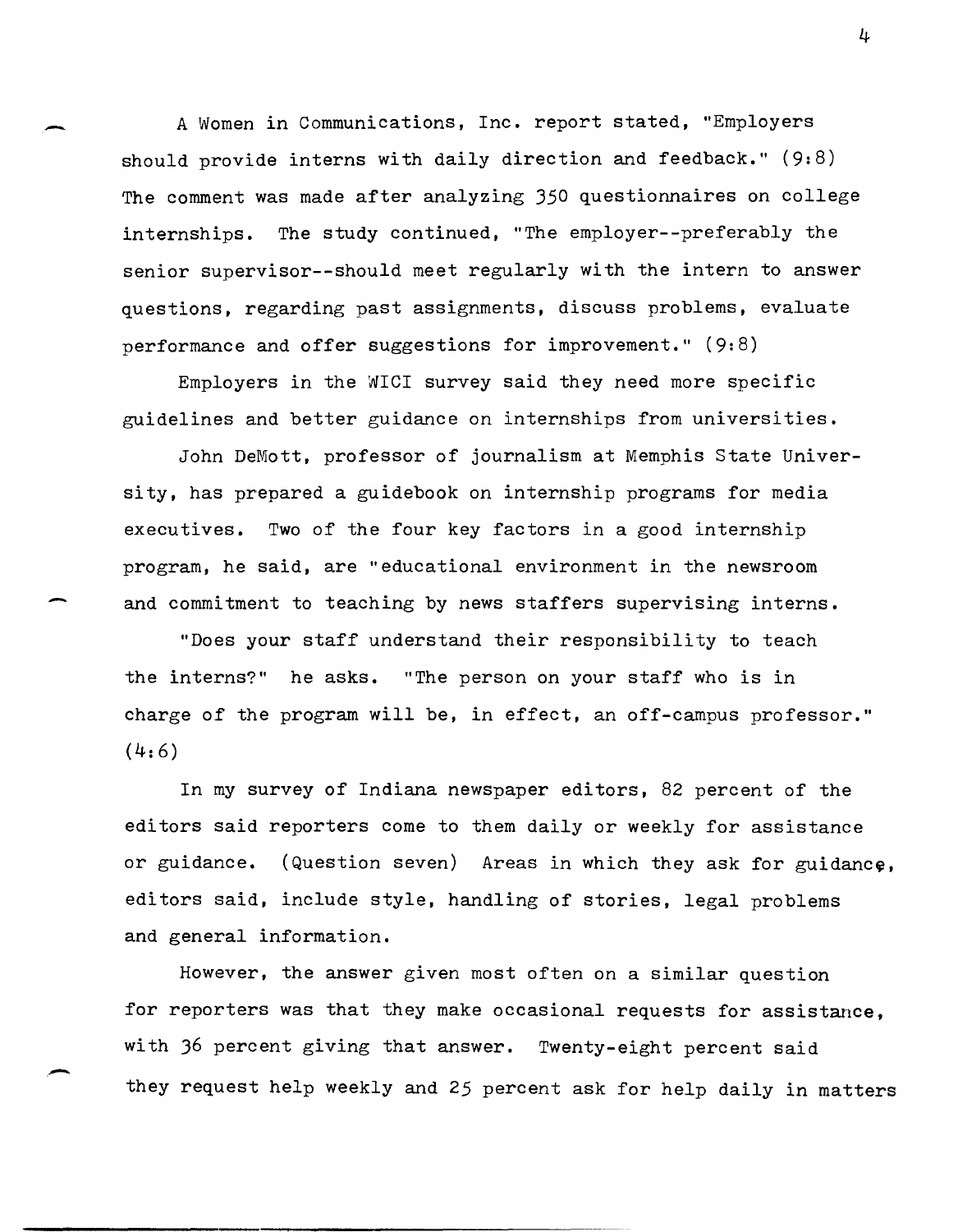of journalism. (Question nine) The interns and reporters surveyed said their response for help was favorable; editors were receptive and helpful. (Question ten)

 $\overline{\phantom{0}}$ 

-

-

All the editors surveyed said they use oral suggestions as a method of critique. More than half also said they critique by written comments, conferences and at staff meetings.

However, one editor said he uses "no fixed system" and another said none of the critiquing: methods are used frequently enough. A few have systematic reviews relating to salary increases but for many editors surveyed, the evaluations are done "as needed."

Editors' guidebooks on internships suggest a more formal program, including standard and regular critiques. "The formal feedback is a crucial part of any successful internship. Critique a week's worth of stories at a time," said DeMott in his manual prepared for the American Newspaper Publishers Association. (4:10)

The internship should include an orientation, trial period and introduction to the methods used by the newspaper. An intern should work closely with a good beat reporter and rotate to different departments within the newspaper, to learn the different jobs, DeMott said. (4:10)

The Women in Communications, Inc. survey suggests a "learning agreement" to spell out the internship's objectives, proposed learning activities and methods of feedback and evaluation. (9:2) The student's responsibilities and the university's role in supervision also are included in the agreement. Sixty of the 73 universities WICI surveyed require these contracts, which educators compare to a "course outline."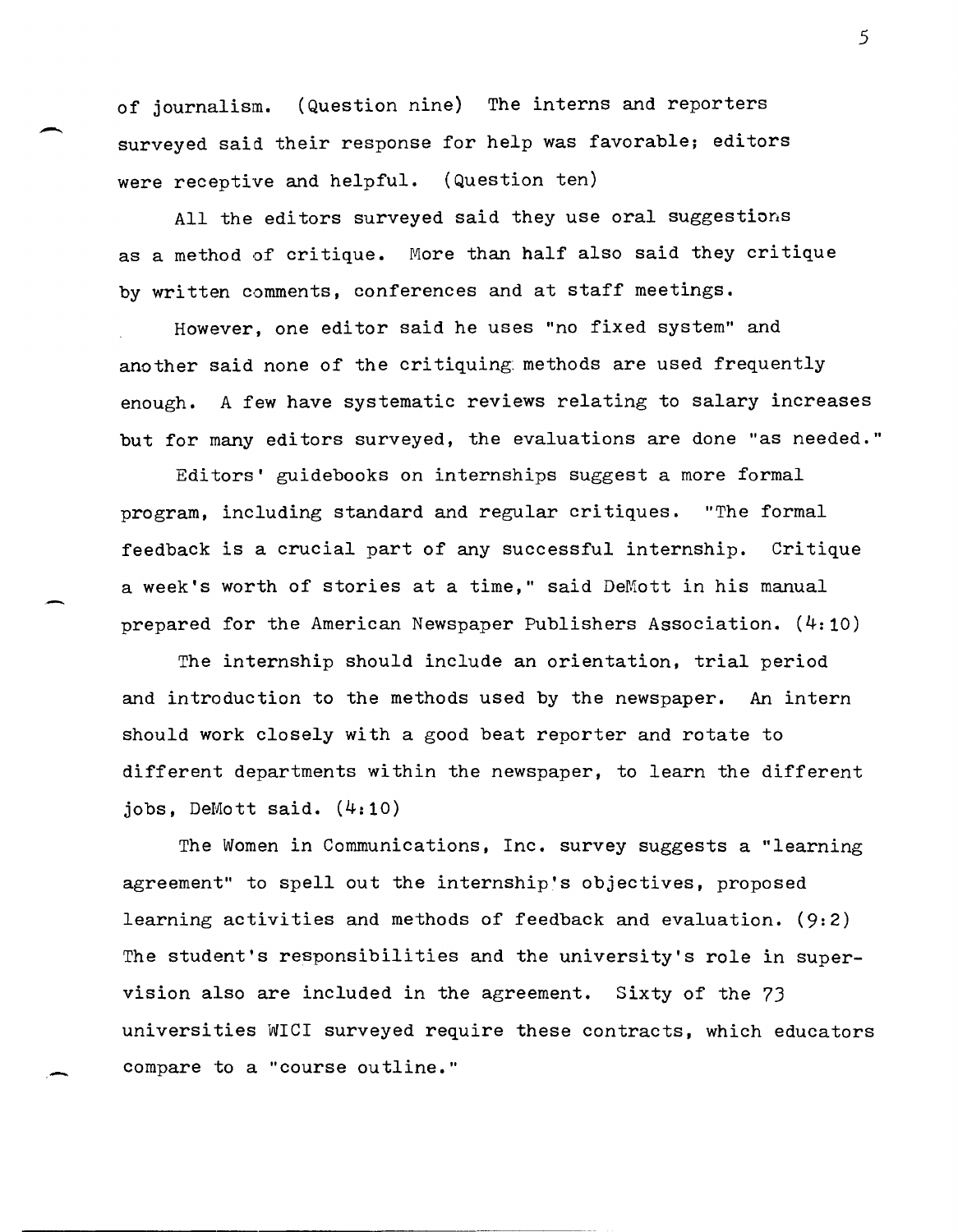The WICI study also suggests the faculty adviser take a more active part during the internship and visit the work site at least three times during the internship.  $(9: 7)$  A final joint evaluation with professor and editor would determine a final grade and help choose follow-up courses for interns to sharpen skills found lacking.

-

-...

-

A Roundtable report from 55 journalism departments or schools shows internships are monitored by faculty visits to the work site, telephone calls and periodic student reports, or some combination of these. Although the frequency of communication varies from weekly meetings to once-a-quarter visits, the report says, "The vast majority (of schools) seems to be quite conscientious about monitoring." (3:2)

The AEJ internship guidelines also provide for regular contact between intern, editor and faculty adviser. Clear understanding of the university's expectations and how the newspaper can fulfill them should be established prior to the internship, according to AEJ guidelines. Interns also should be aware of their responsibilities.

Yet, only half the interns and new reporters surveyed received any information on their beat when they began to work. Only 32 percent said they had a training period. (Question one) Almost all said they had a tour of the facilities and instructions on video display terminal use.

Karen Day, who interned at the LaPorte Herald-Argus, said, "It was a lot of on-the-job training--go out and do it yourself. I was scared to death a lot, but there's nothing like learning from experience."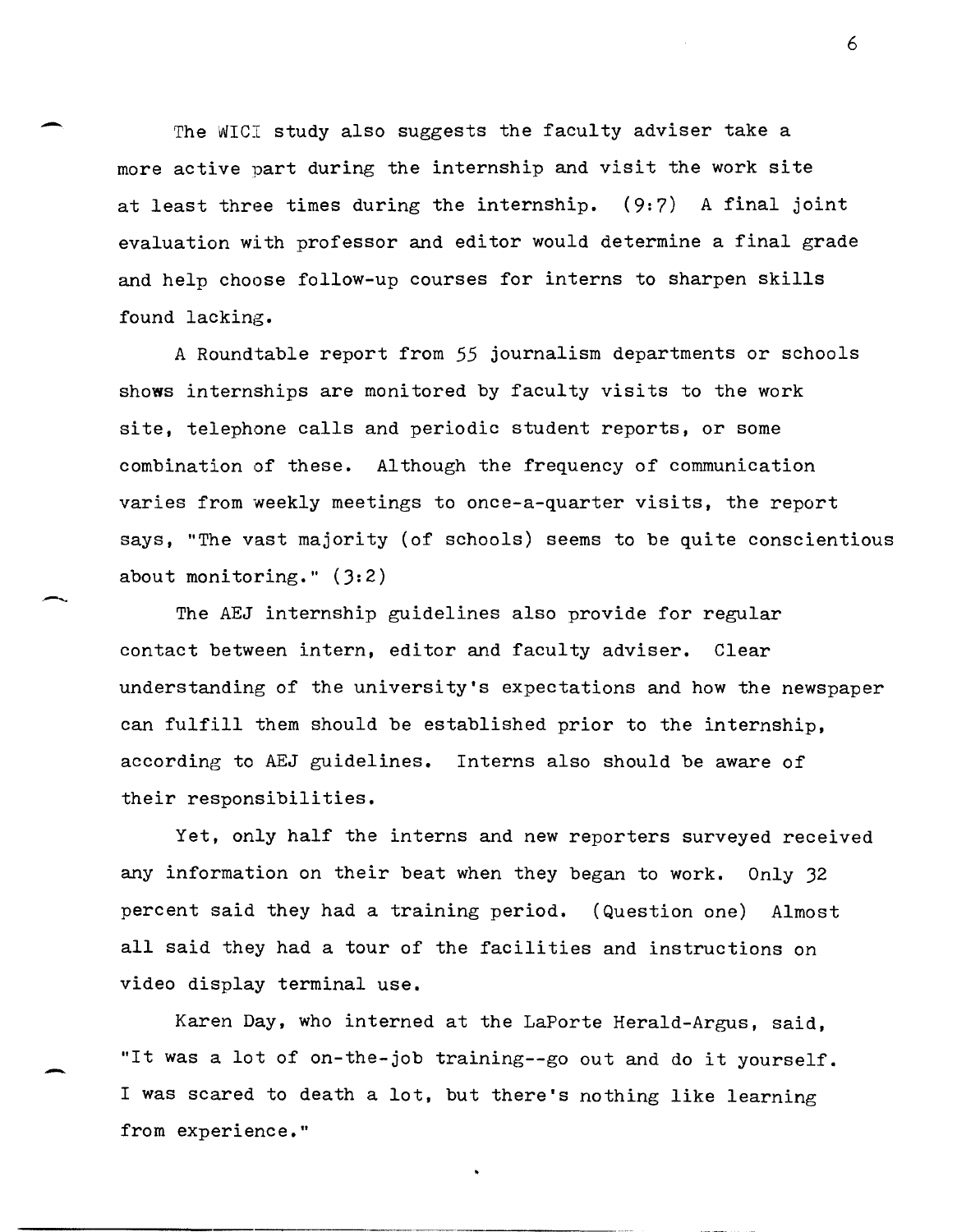Smith received a thorough introduction to the Cincinnati Enquirer. He had the newspaper's stylebook, information on the city and other data several months before his internship began. Six orientation meetings throughout the summer showed interns the paper's departments. "I was given good treatment," he said.

Although. 84 percent of the reporters surveyed said they received oral suggestions on their work, 68 percent also said they needed additional guidance or criticism. Story ideas, word usage, developing sources and endings were areas in which they said they wanted additional help.

One intern said he had to get "immediate feedback or none." Others realized the time limitations of busy editors and took that into consideration when asking for additional critiques.

Thirty-six percent of the reporters said they received suggestions or criticism weekly and 36 percent said only occasionally. (Question seven) Another 25 percent said they were critiqued daily.

#### Some intern programs

Each newspaper has its own methods of training interns and new reporters. The newspaper's size, number of editorial staff members and its dedication to quality writing may, in part, determine how the intern's learning experience is handled.

This section will highlight some of the methods used by newspapers, including those educators judge as better methods.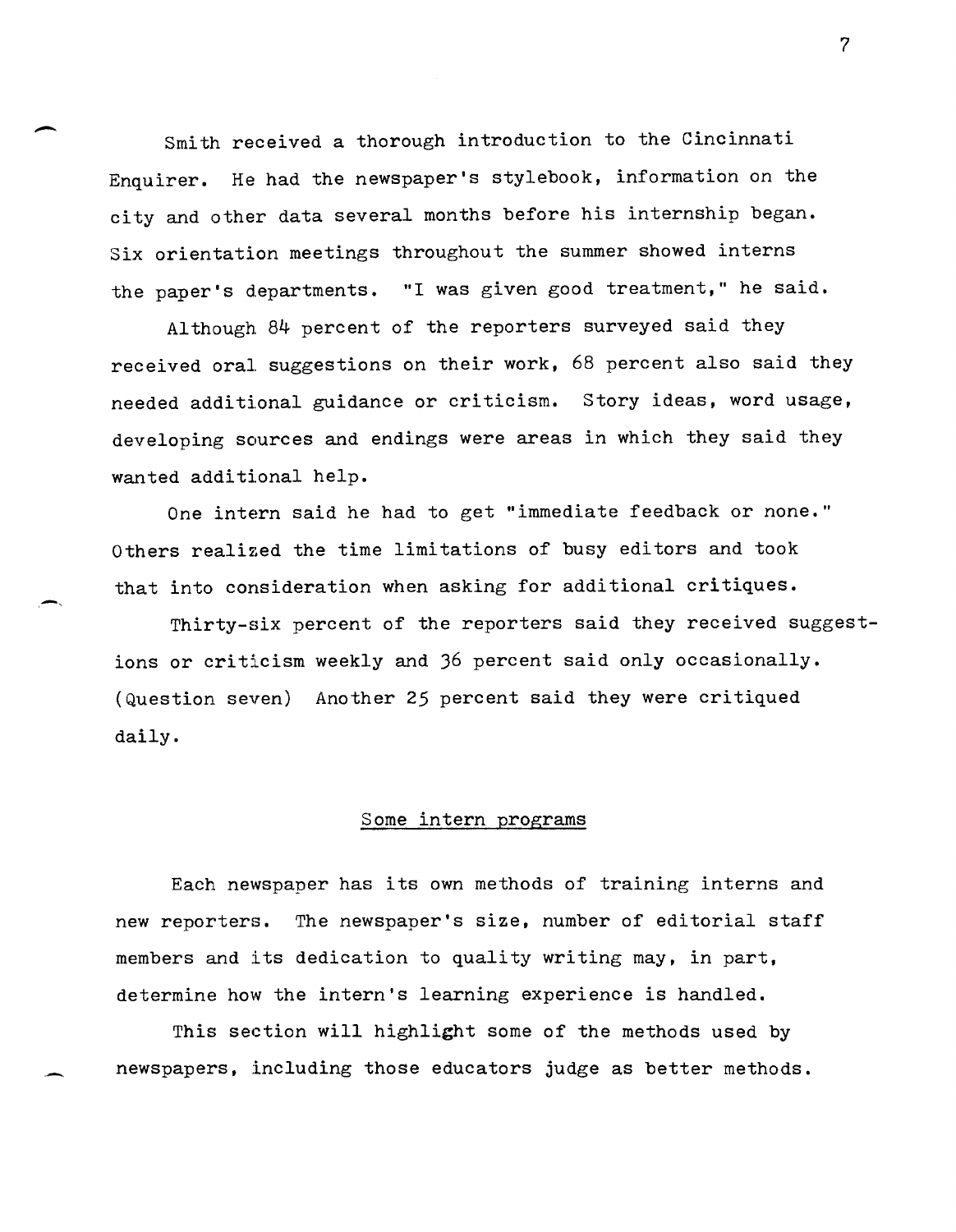The Charleston, S.C., Evening Post spends three weeks training its new reporters and interns. Lectures on style, policy, copy preparation and general topics, handouts, required readings and outside materials are part of their program. The trainees write short stories that are monitored carefully and they work closely with the best photographers and reporters. At the end of the initial period, a test is given to see what progress is made.  $(4:11-12)$ 

 $\overline{\phantom{0}}$ 

-,

"It is through this constant analysis during this critical period (the first months) that the trainee begins to become familiar with the style and policies of the Evening Post and develops his own skills," said Thomas Neilson, managing editor. (4:12)

The Christian Science Monitor also has a highly-structured intern program that it has developed with Principia College in Elsah, Ill.

"Students must design and write a contract for the 10-week internship to assure the school it will be a genuine learning eXperience," said the director of the Monitor's writer's training. "The student sets specific goals of things to learn about the newspaper's operations." (1:56) Interns spend five weeks as copy clerks and five weeks in an ongoing writers' training program.

Other newspapers' intern programs are less structured. "Their duties are not restricted, except by their own abilities to perform," said Harry Hill, assistant managing editor for the Milwaukee Journal. "We consider it a learning experience for them."  $(6:1-2)$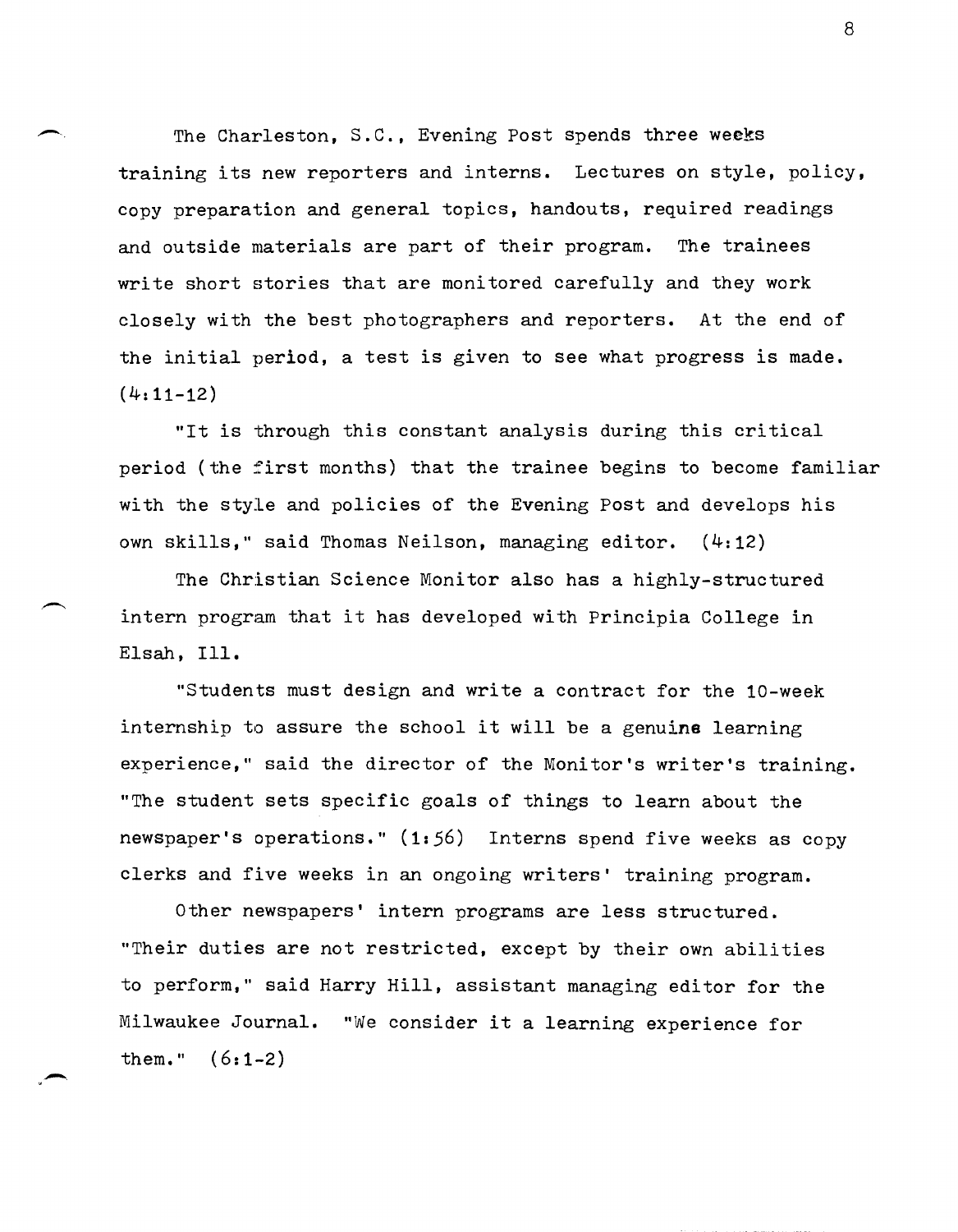"We feel we contribute as much to their learning experience, if not more, than they do to us," he said.

 $\overline{\phantom{0}}$ 

-

However, the Journal limits the number of interns to eight, because of its desire to give adequate supervision and instruction.  $(6:3)$ 

The Louisville Times believes supervision is the most important part of a successful intern program. A reporter or desk person is in charge of interns and has no other duties for the first half of the internship. This intern director coordinates all intern activities and goes over each assignment in detail with them. He edits their copy with them.  $(4:12)$ 

The editor of the Oak Ridger, Oak Ridge, Tenn., said most of their interns learn by osmosis. "We make no apologies for being a busy newsrcom, with virtually always more to do than we can do as promptly as we'd like to do it," said Editor Richard Smyser.  $(8:2)$ 

The interns find themselves with an overabundance of assignments. "We believe that the best way for the students to learn is simply by doing and they do a lot," he said.  $(8:5)$ 

"We try hard to critique their work on a day-to-day basis. At least four or five times during their ten-week stay, we sit down for a formal sort of evaluation session--us of them, them of us."

Many newspapers ask for two-way evaluations so interns critique the newspaper as well as being critiqued by its staff. Newspapers that use this system generally say it is beneficial and they learn from interns' comments.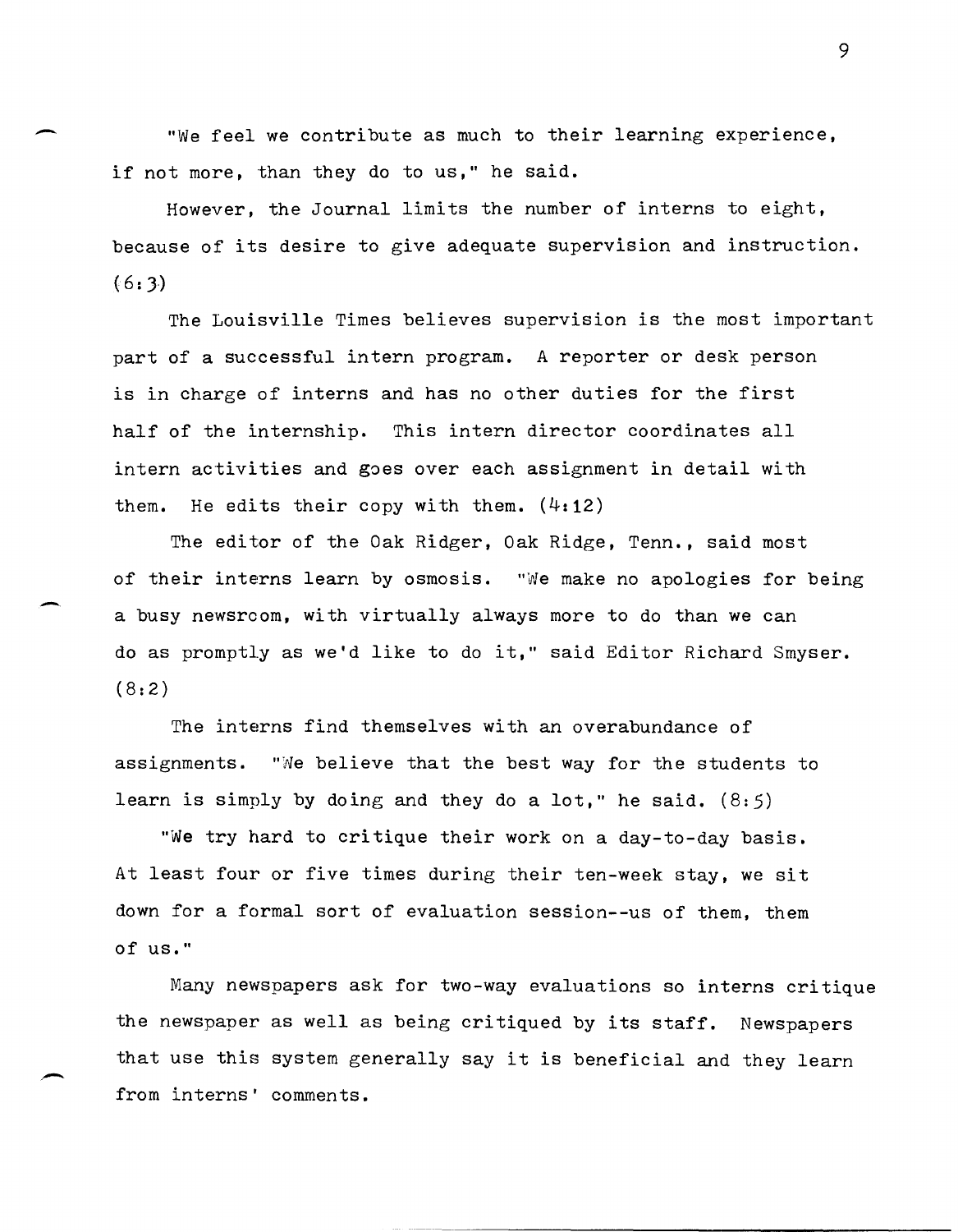For interns at newspapers with little formal guidance or no planned intern program, DeMott suggests universities conduct a "post internship seminar." In it, students use their experiences to discuss special problems in mass media.  $(5.8-9)$ 

-

 $\overline{\phantom{0}}$ 

He conducted such a seminar at Northern Illinois University, one night a week for three hours. Each student was expected to tell about his experiences and have detailed background on the media in which he worked. Discussions include ethical questions, style, changes in the field and problems interns have seen or faced.  $(5:10)$ 

## Suggestions and Conclusions

Both reporters and editors were asked for suggestions to improve evaluation and feedback methods. Their answers and materials from some of the literature provide many ideas for better communication between editor and reporter--and hence better writing.

Reporters' single most widely suggested response was more criticism of their work.

Mike Botkin of the Crawfordsville Journal-Review, asked for "more personal contact with the editor while editing a story because the criticism and response would be immediate and would stick in the reporter's mind longer." Several young reporters suggest additional personal attention, editors taking more time to work with their reporters and edit the stories with the reporter present.

Tell the reporter how to correct his errors; don't do it for him, said a former intern for the Evansville Sunday Courier and Press.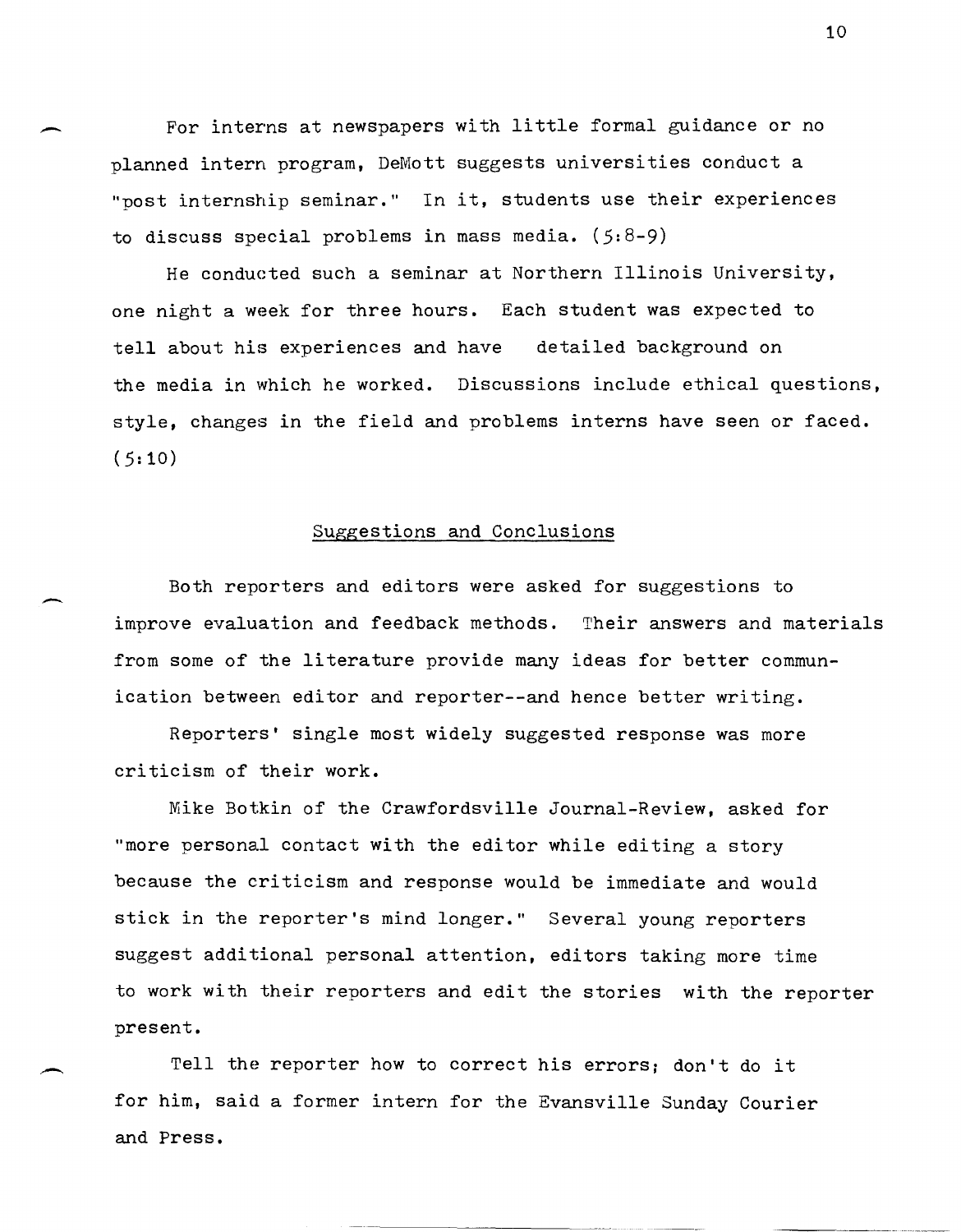A daily eritique of the newspaper by the editor is also suggested by several journalists in the survey. They also want to be able to work with the news editor or other editors, talk to them and understand their jobs.

-

 $\overline{\phantom{a}}$ 

 $\overline{\phantom{a}}$ 

Sherry Pethers, reporter for the Anderson Herald, suggests smaller department staff mettings would allow for more constructive criticism and individual attention.

"Communication! Within the newsroom it seems to be a lost art," she said.

Some editors said they are trying to allot more time for critiques. Stan Felder, managing editor of the Hammond Times, said the Times is considering writing and editing classes, in addition to conferences, written and oral suggestions currently used.

At the Lafayette Journal and Courier, a monthly meeting for teaching, talking and idea exchanges between editors and writers is planned. The Fort Wayne News-Sentinel is implementing an evaluation program, in which, among other things, the reporter will evaluate himself.

Editors of smaller newspapers generally feel their current methods of evaluation are adequate. The small size and closeness of the staff allows discussion of work without standardized evaluation methods.

I believe the Women in Communications, Inc. "learning agreement" that spells out what is to be learned and how it will be accomplished is an important step in making internships meaningful to the individual journalist.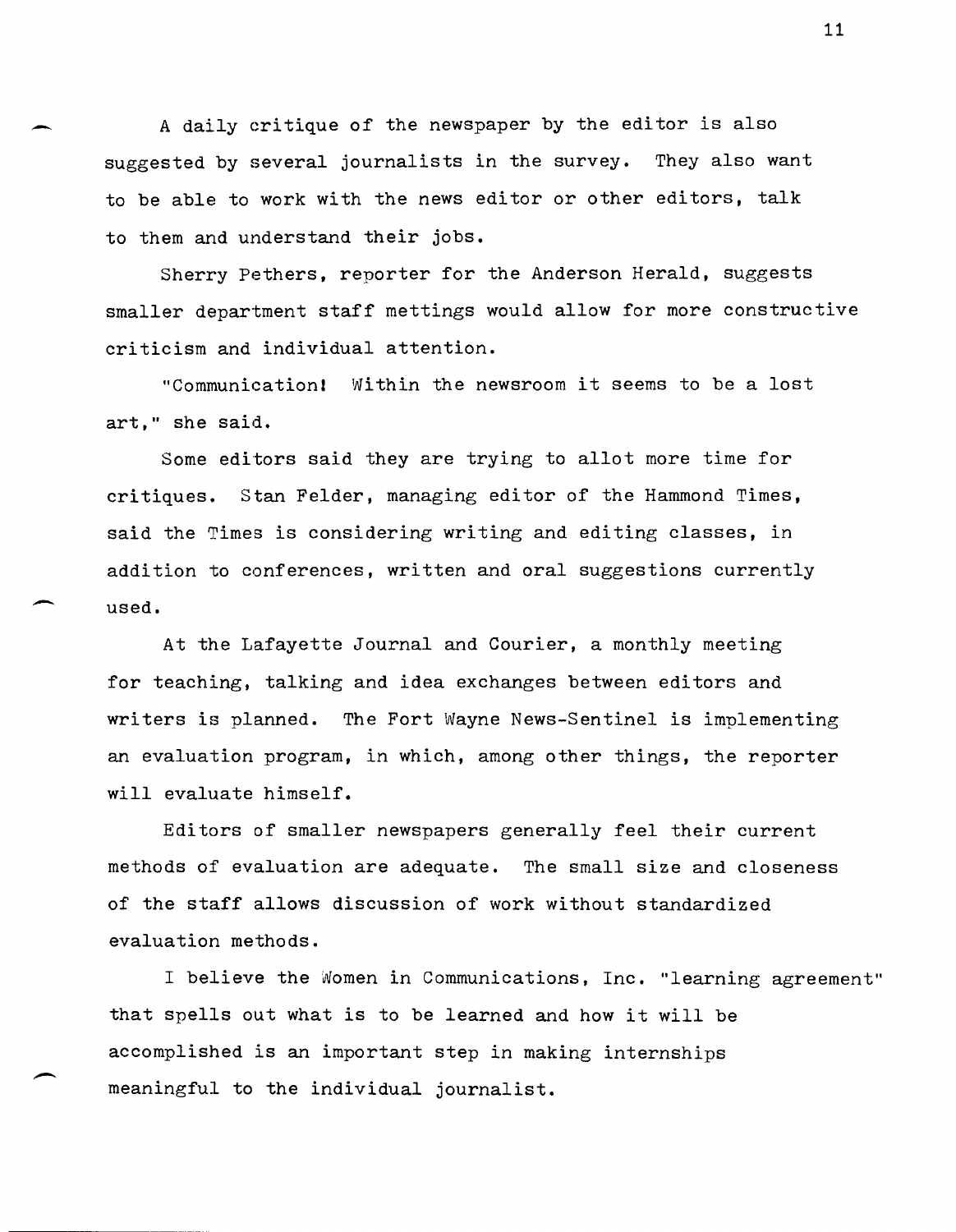If standard procedures for regular, consistent evaluation are made, it will be easier to follow through and evaluate a young reporter's writing and progress. The university and the reporter must take the initiative on this system for internships because it most directly benefits them.

Each newspaper can also develop its own methods of evaluation. The procedures should be built into a timetable and the paper's system. The methods can fit the paper's size and needs of employees and editors but nonetheless should be fixed and used regularly. One survey respondent suggests a weekly review of the intern or new reporter's work, scheduled on a slow news day. If it is scheduled, it will probably take place; if it is a system used "as needed," it can more easily be set aside.

New reporters and interns must speak out for what they want and need. If they think they need more criticism, they must ask for it.

-

-,

The newspaper must feel its responsibility in assisting in the training of new journalists. A responsible staff member should be assigned to guide the interns. The guidance will pay off--both to the intern and to the paper.

"I thought I was treated great. They gave me a phone, typewriter, a desk and plenty of freedom," said one former intern in a survey. Yet all the young journalists asked for a little guidance, a regular evaluation.

"We'd all like to know how we're doing every now and then."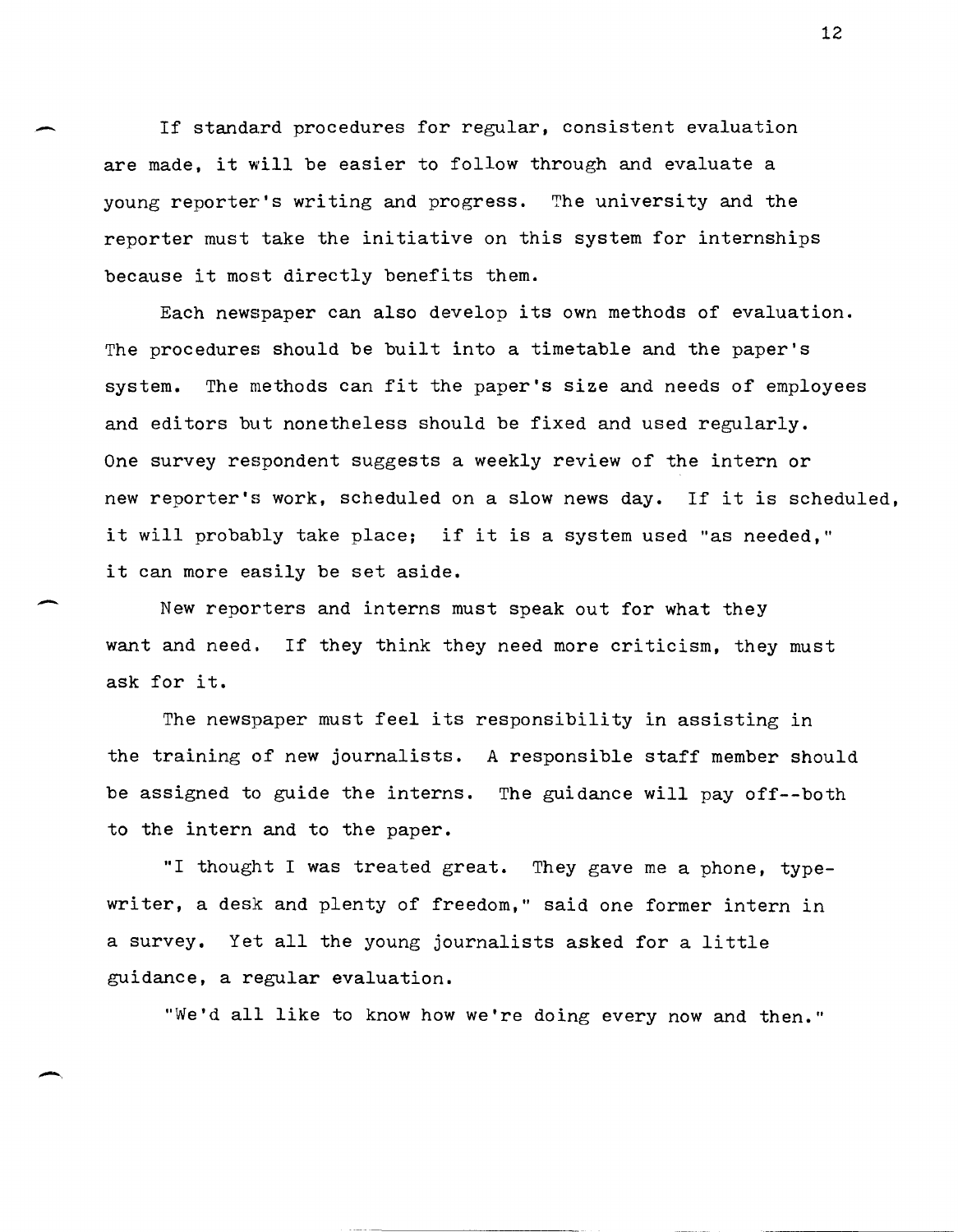# Appendix I About the survey

Surveys were sent to 20 percent of Indiana's 73 daily newspapers, randomly selected from the 1980 Editor and Publisher Yearbook. They also went to about 10 percent of Indiana's weekly newspapers, selected randomly.

Whenever possible, they were sent directly to the editor or managing editor. Each package included a reporter's survey for the paper's newest reporter, a letter explaining the survey and a stamped, addressed envelope.

Names of college students who had served newspaper internships were provided by journalism schools or departments at Ball State, Indiana and Purdue Universities and the University of Evansville. Indiana State University sent no names. Inquiries were sent directly to the student-intern and included an explanatory letter, survey and stamped, addressed envelope.

The surveys were mailed in September and early October, 1981.

| Group             | Surveys sent | Surveys returned | Percentage |
|-------------------|--------------|------------------|------------|
| Newspaper editors | 31           | 11               | 35.5       |
| Daily editors     | 16           | 10               | 62.5       |
| Weekly editors    | 15           | $\mathbf{1}$     | 6.7        |
| Reporters/interns | 59           | 25               | 42.4       |
| Interns           |              | 16               |            |
| Reporters         |              | 9                |            |
| TOTAL             | 90           | 36               | 40.0       |

Average newspaper circulation

| Reporter survey | 119,200 |
|-----------------|---------|
| Editor survey   | 26,264  |

Average weekly pay

--

--

-

| Reporter | \$194.89 | Range: \$140-185-230 |
|----------|----------|----------------------|
| Intern   | \$171.33 | Range: \$133-150-315 |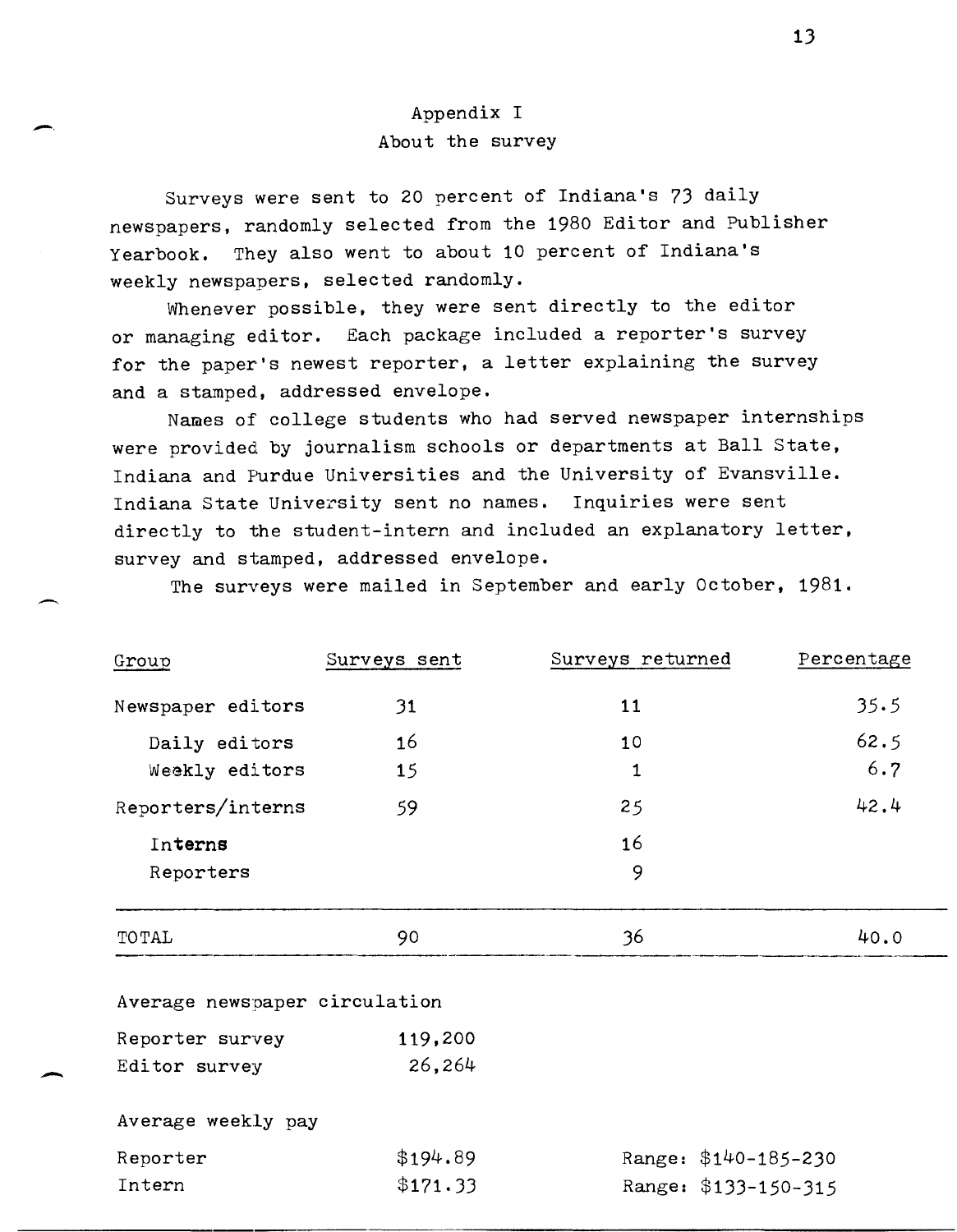## CONFIDENTIAL Responses on the reporter/intern survey came from:

1'1

#### Newspaper

Columbus Republic Fort Wayne News-Sentinel Crawfordsville Journal-Review LaPorte Herald-Argus Peoria Journal-Star Elkhart Truth Shelbyville News Boston Globe Richmond Palladium-Ttem Fort Wayne News-Sentinel Kokomo Tribune Evansville Sunday Courier-Press Indiana Daily Student -x Anderson Herald Lafayette Journal-Courier Purdue Exponent -x Purdue Exponent -x Seymour Tribune South Bend Tribune Cincinnati Enquirer Austin-Crothersville News Fort Wayne News-Sentinel Chicago Tribune Evansville Sunday Courier-Press **n..\_...l .. \_\_ D \_\_\_\_ -\_ .....**   $\sim$ 

-x Although these persons listed a university newspaper, they also worked as interns at a professional newspaper and used also worked as interns at a professional newspaper<br>their experience from both to fill out the survey.

 $14$ 

---.---~-------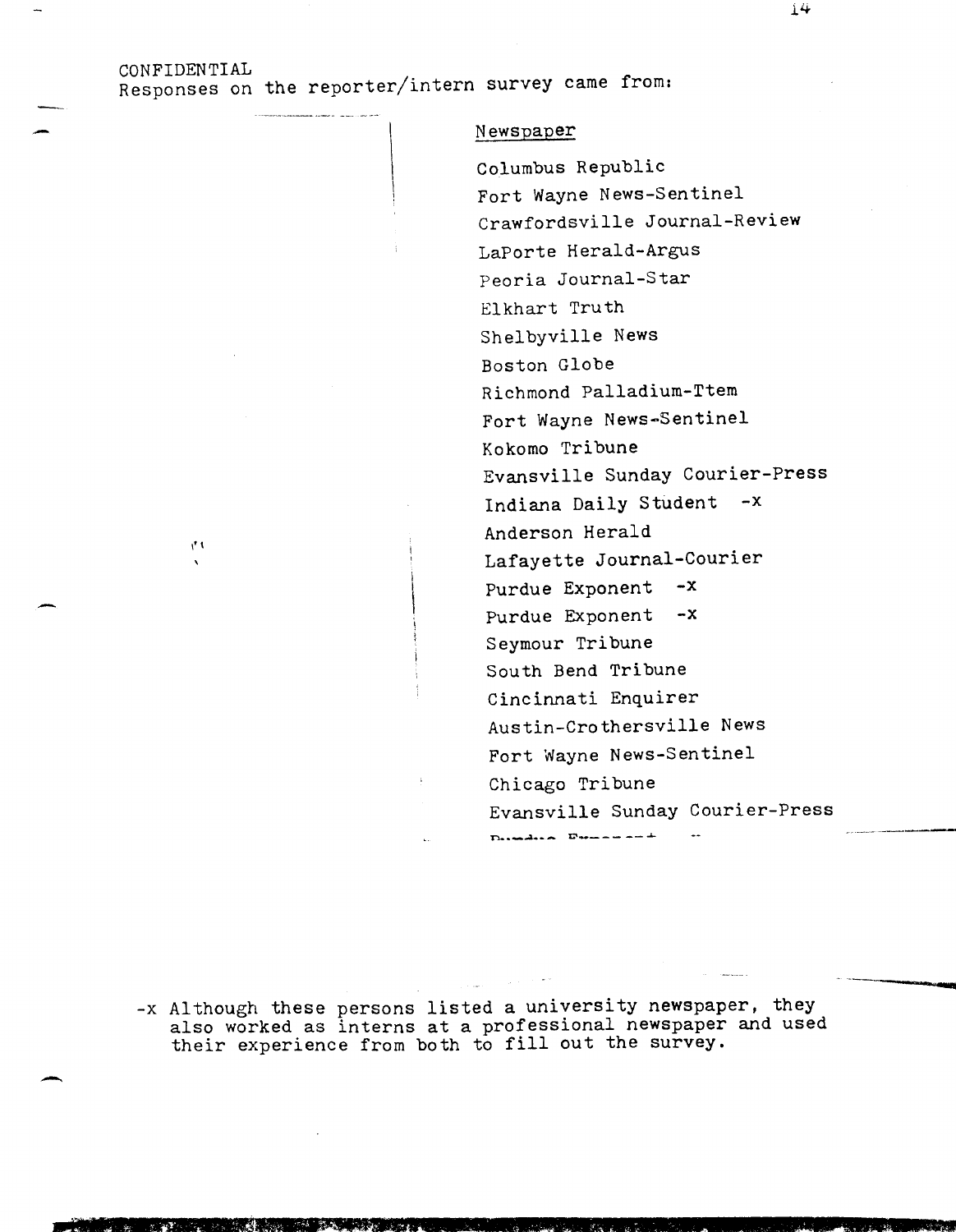#### CONFIDENTIAL

 $\bar{V}$  !

\_., "~"~ .... \_". -.... \_- --"'--~---------

.-

-

.-

Responses on the editor survey came from:

## Title

managing editor managing editor editor ci ty editor managing editor editor editor editor managing editor Accent editor news editor

## **Newspaper**

New Albany Tribune Hammond Times Crawfordsville Journal-Review Anderson Herald Seymour Daily Tribune Shelbyville News Columbus Republic Madison Courier Lafayette Journal & Courier Fort Wayne News-Sentinel North Manchester News-Journal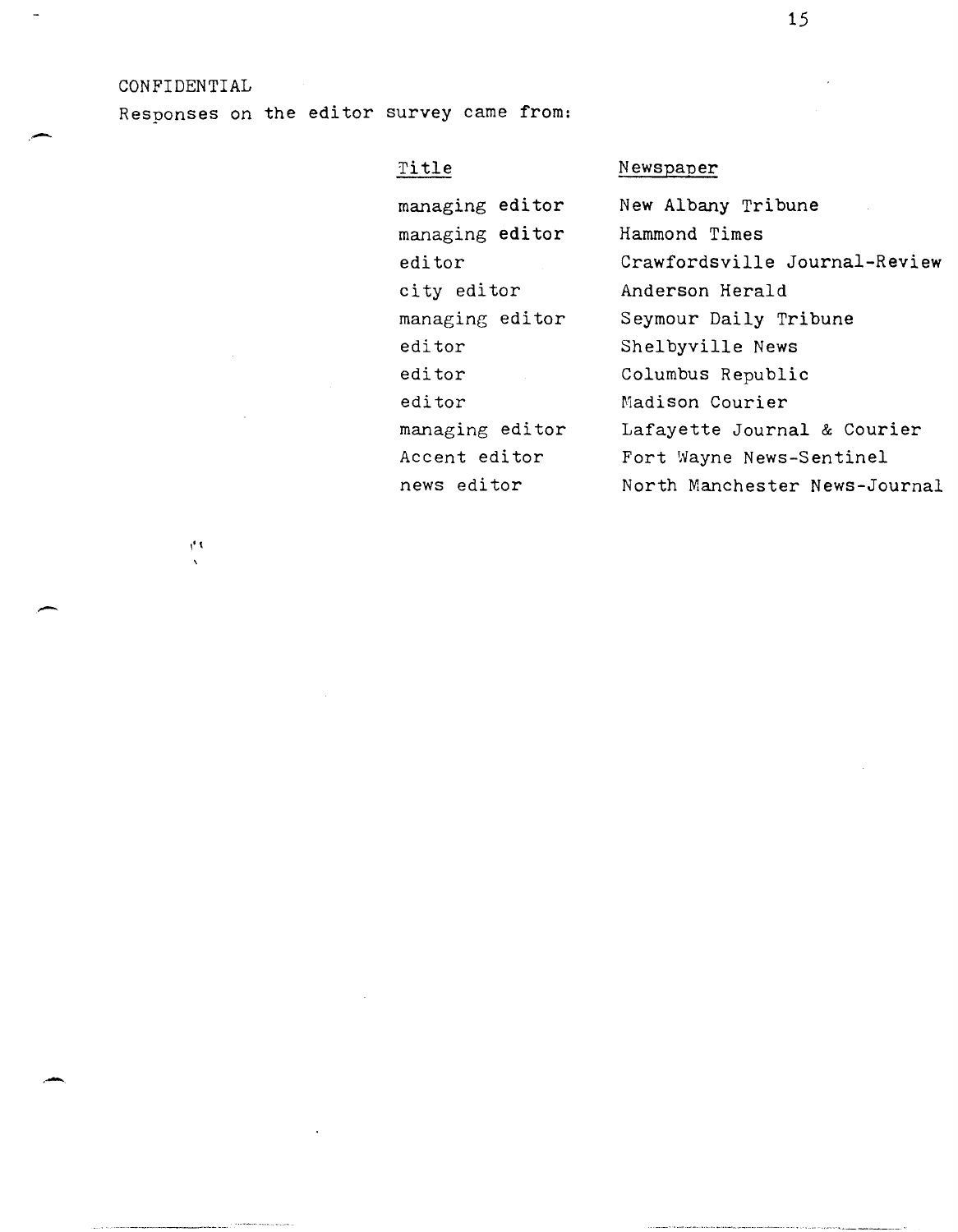Reporter survey Reporter feedback, guidance and evaluation

25 responses for 42.7 percent

-

-

1. What sort of introduction were you given to the newspaper and your job'?

| tour/introductions  | 92% |
|---------------------|-----|
| VDT instructions    | 80% |
| information on beat | 52% |
| handbook            | 44% |
| training period     | 32% |
|                     |     |

- 2. What writing and style aids are readily available for your use?
	- 25 dictionary, thesaurus 100%<br>21 wire service style book 84% 21 wire service style book 84%  $19$  clip file  $76\%$ 19 clip file 76%<br>18 well-stocked library 72%<br>15 iournalists' magazines 60% 15 journalists' magazines 60% 11 newspaper's style book 44% 1 newspaper's style book  $44\%$ <br>3 other: city/county directory, city maps, grammar book
- 3. What kinds of guidance do you receive on individual stories?

| 23 editor comes to you with suggestions                            | 92% |
|--------------------------------------------------------------------|-----|
| 20 other reporters give information, feedback                      | 80% |
| 8 written comments                                                 | 32% |
| 7 orders to rewrite story                                          | 28% |
| 3 other: very little specific comments, daily eritique of<br>paper | 12% |
| none                                                               | 8%  |

### 4. In what areas do you think you need additional guidance?

| 17            | criticism of work                    | 68% |                          |
|---------------|--------------------------------------|-----|--------------------------|
| 11            | story ideas                          | 44% |                          |
|               | 10 word usage                        | 40% |                          |
| $\frac{9}{6}$ | developing sources                   | 36% |                          |
|               | endings                              | 24% |                          |
| $\frac{5}{4}$ | story flow                           | 20% |                          |
|               | writing style to fit paper           |     | 16%                      |
| 4             | leads                                | 16% |                          |
| 4             | others: VDT instruction, recommended |     |                          |
|               |                                      |     | $\overline{\phantom{a}}$ |

d story length, photography, develop techniques 16%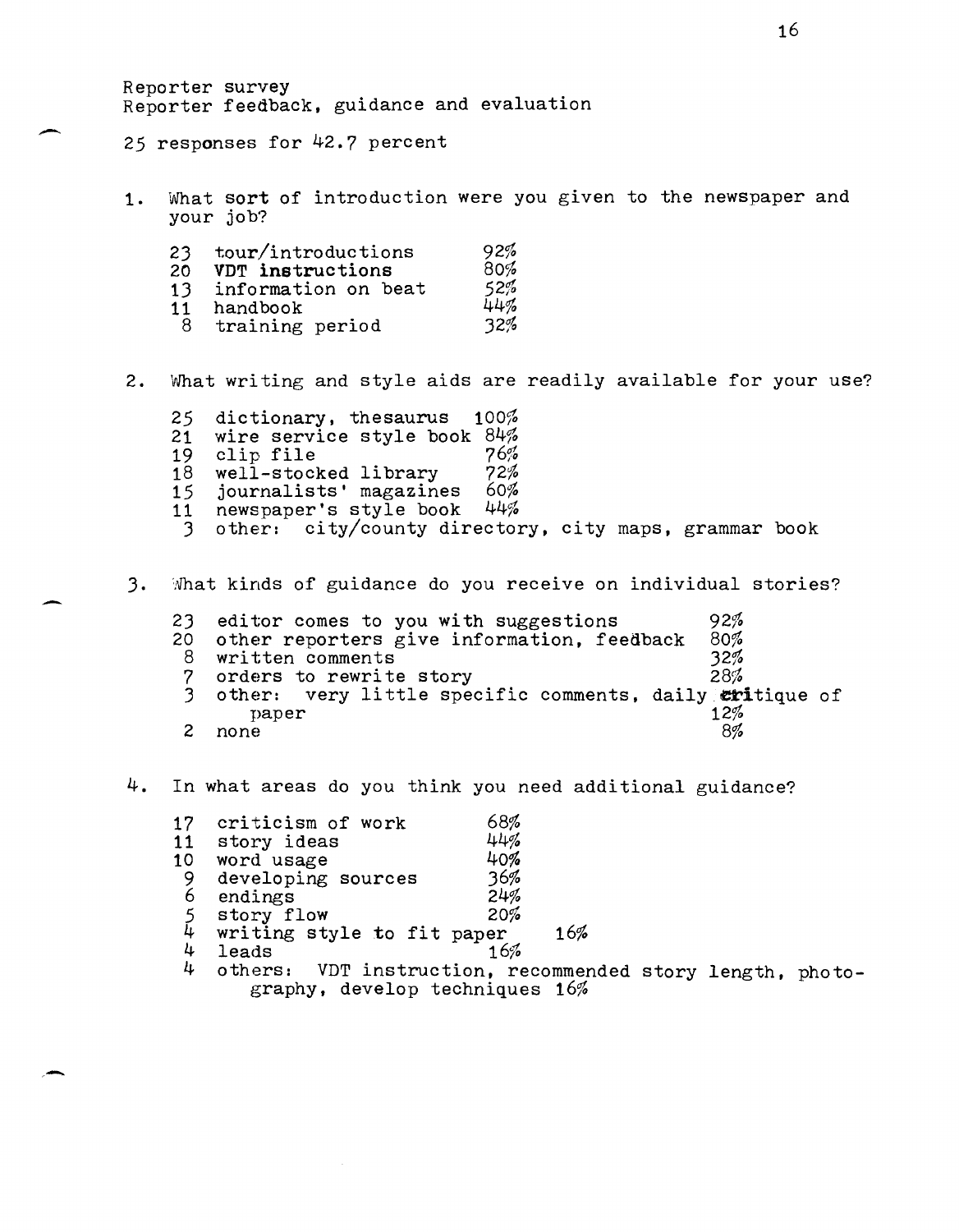5. What critiquing/criticism systems are used for your stories?

- oral suggestions written comments<br>at staff meetings 84% 36% 21 9
- 32% 8
- 24% 6 at staff meetings 32%<br>regular meetings with editor 8%
- 2 none

-

-

- 1 other: bi-weekly meeting with journalism professor hired for interns.
- 6. INhere were the most criticisms of your work made?

| general style  | 28%                                                             |
|----------------|-----------------------------------------------------------------|
|                | 16%                                                             |
|                | 16%                                                             |
| length         | 16%                                                             |
| handling facts | 12%                                                             |
| the lead       | 8%                                                              |
|                | clarity                                                         |
| speed          | 4%                                                              |
| news judgment  |                                                                 |
|                | your style<br>spelling, punctuation<br>other: headline writing, |

7. How frequently did you receive suggestions, critiques or criticism?

| 9<br>9 | weekly<br>occasionally | 36%<br>36% |
|--------|------------------------|------------|
| 5      | daily                  | 20%<br>4%  |
| 1      | never                  |            |
| 0      | monthly                |            |
| 0      | sseldom                |            |

8. What suggestions do you have for better guidance and criticism of your and all new reporters' work?

See comments in body of paper.

9. How frequently did you ask for assistnace with your writing or in another area related to your career?

| 9 | occasionally | 36% |
|---|--------------|-----|
| 7 | weekly       | 28% |
| 5 | daily        | 20% |
| 2 | seldom       | 8%  |
| 2 | never        | 8%  |
| ٥ | monthly      |     |

10. What was the general response to your requests for assistance? All 25 said favorable,. helpful, always receptive.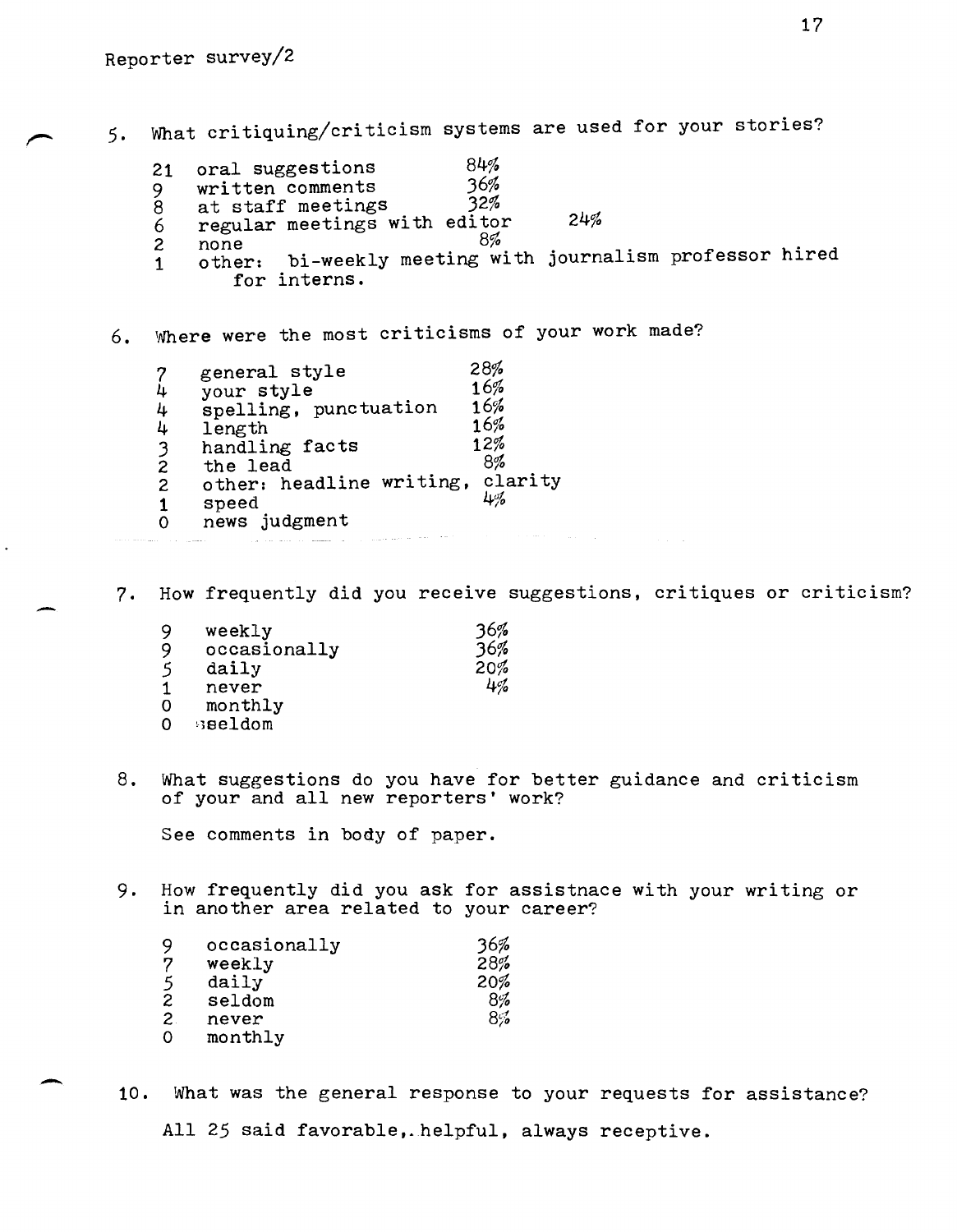-

-

11. Who or what was most helpful in your transition into your new position? Why?

Answers varied but the immediate supervisor or editor was named most often. Others mentioned included the other reporters, the staff in general, copy desk chief, adviser, publisher or a specific editor.

12. What changes would you suggest in methods of introduction, criticism or assistance with new reporters' or interns' work?

See body of paper for answers.

13. How often does your newspaper have staff meetings?

| 13 | weekly       | 52% |
|----|--------------|-----|
| 5  | seldom       | 20% |
| 3  | monthly      | 12% |
| 3  | never        | 12% |
|    | occasionally | 4%  |

14. What is discussed at those meetings? How helpful do you find them?

Problems, plans and suggestions were mentioned most often. Many also looked at the previous week's paper and critiqued it informally. Story ideas, style, upcoming events, questions were other answers. One intern said he didn't attend them and a few said they were boring or trivial.

15. What other means of communication are used between staff members and from editors?

| 17 word of mouth                    | 68% |
|-------------------------------------|-----|
| 16 memos                            | 64% |
| 15 notices passed                   | 60% |
| 2 other: notes, internal newsletter |     |

16. How long did it take you to acquire a working knowledge of your paper?

| 9 a week                            |                     |
|-------------------------------------|---------------------|
| 5 two weeks<br>4 a month            | $\frac{36\%}{20\%}$ |
|                                     | 16%                 |
| 2 six weeks or more                 | 8%                  |
| 1 two months                        | 4%                  |
| 1 two days "I took a crash course." |                     |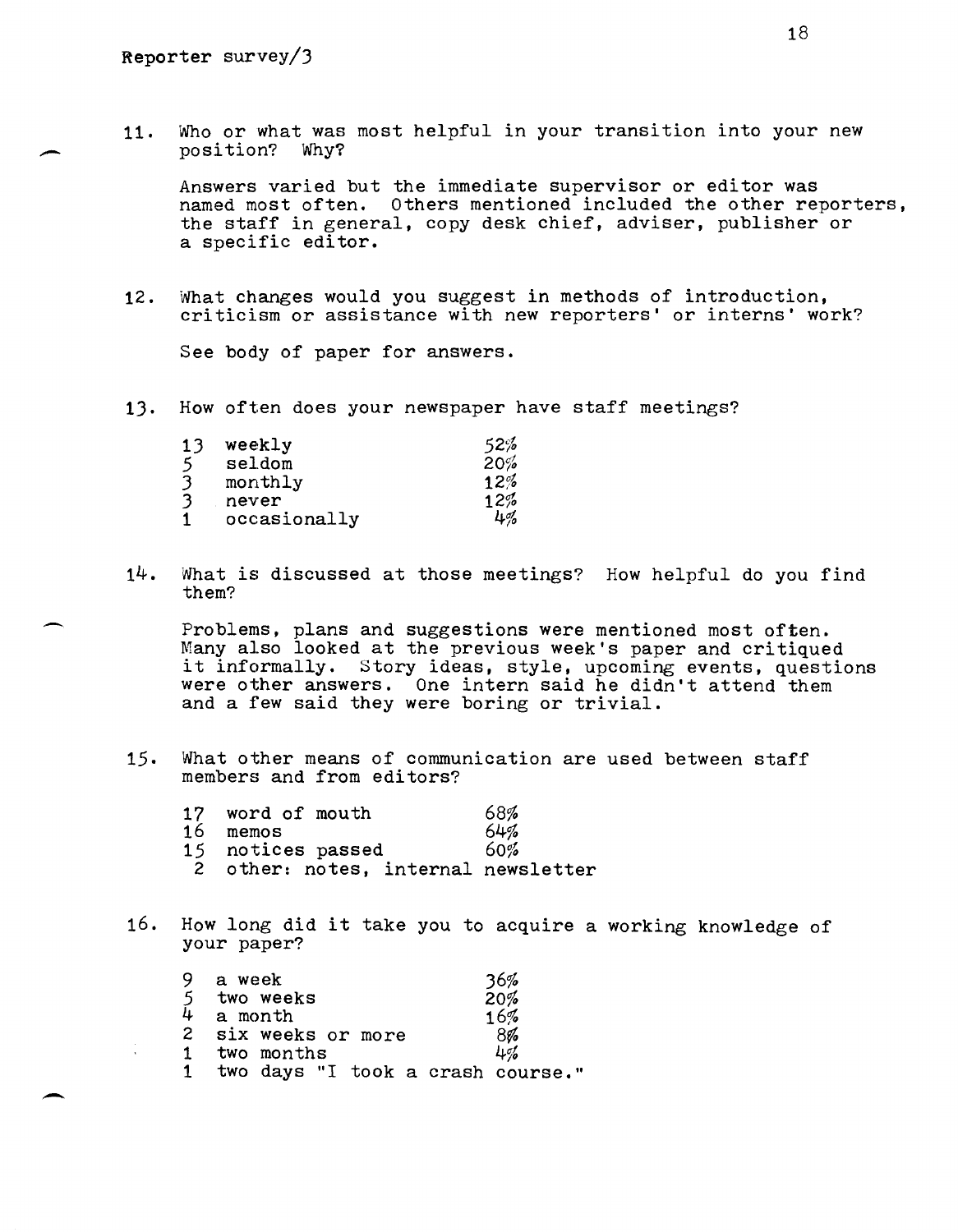For permanant reporters (not interns) 8 responses

- A. What method of evaluating job performance for possible raises or promotions is used?
	- 3 3 day by day evaluation
		- 3 other: evaluation by editor, section editor or self; none
		- 2 interview with supervisor, editor
		- <sup>2</sup>written critiques

B. How often are these evaluations done?

- 3 yearly
- 1 every three months
- <sup>1</sup>every six months
- <sup>1</sup>seldom or never
- C. What sort of community feedback do you personally get about your stories?

There was no consistent answer here. Some got good comments; others got bad and. a few got a combination.

D. What feedback does the paper get?

Letters to the editor, especially on controversial subjects, was listed most frequently. Telephone calls also played a large part. One reporter wrote, "If no one complains, we feel the job is getting done."

E. How satisfied are you with the assistance and guidance you receive? What changes would you suggest?

Most said they were satisfied but a couple reporters asked for more constructive criticism.

Comments:

-

- Mike Botkin: "Young journalists, like myself, are idealists and want to expand coverage of local (sports) teams and try new creative tactics. These ideas are often killed before they happen with the attitude that 'we have always done things this way.and we will never change. "Have I been trained to deal with the nagging public? The answer is no."
- Shirley Reno: "Often, there just isn't time to have a lot of formal meetings for critiquing one's work. It's best to ask questions of the editor as these questions arise. Or, it's better to have the editor to tell you what's wrong when it happens."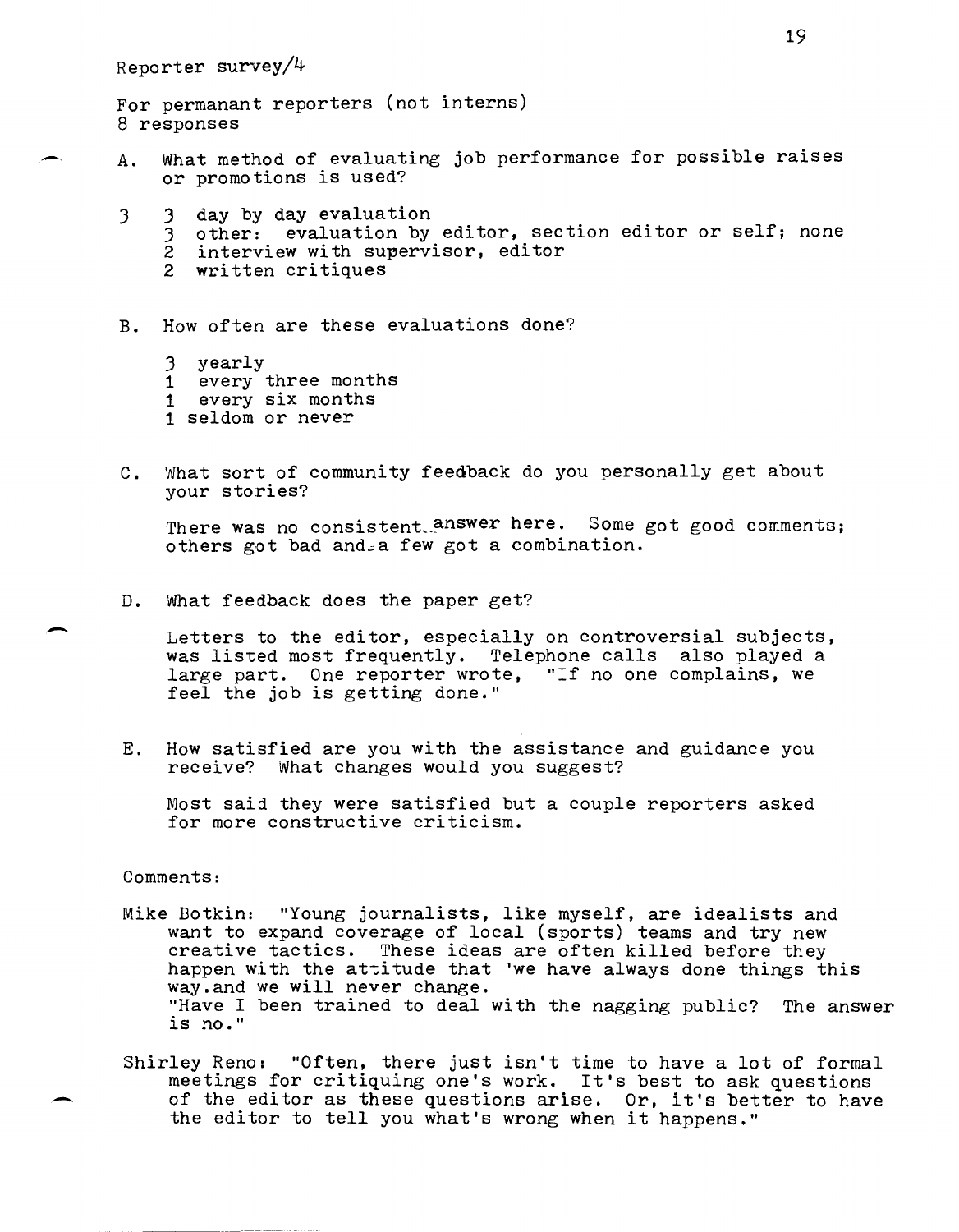$\overline{\phantom{a}}$ 

-

Comments (continued):

- Mary O'Doherty: "Love this business! Love the comaraderie that a newspaper staff has and the feedback and thought about story ideas and the role of newspapers in general that that comraderie provides."
- Paul Heaton: "I gained much news-gathering experience (interview techniques, etc.) from my internship."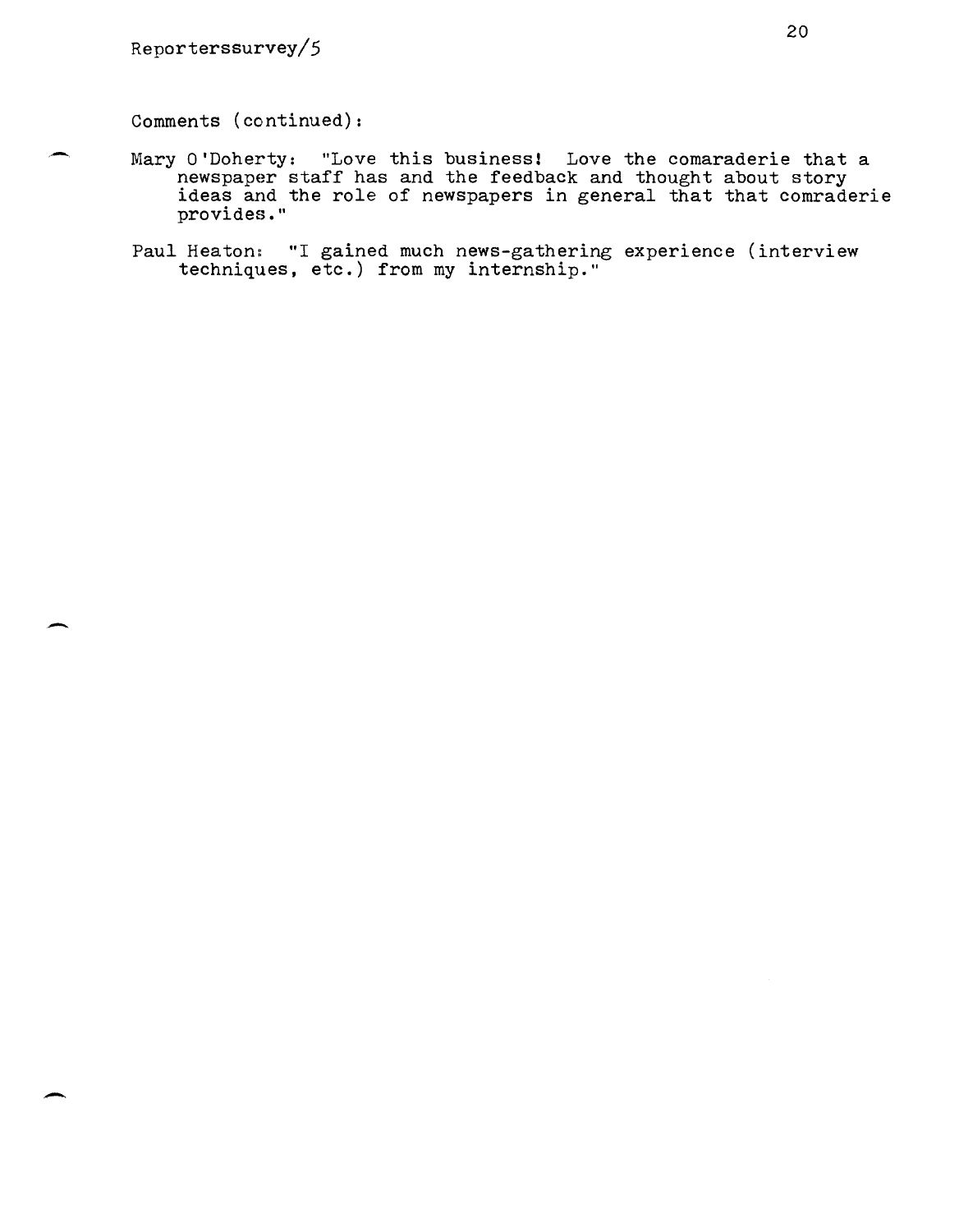Editor survey Reporter feedback

-

-

11 responses for 35.5 percent

1. How often do you have staff meetings?

| 6              | weekly       | 55% |
|----------------|--------------|-----|
| $\overline{c}$ | occasionally | 18% |
|                | monthly      | 9%  |
|                | twice daily  | 9%  |
|                | twice weekly | 9%  |

2. What is discussed at these meetings?

Story planning, scheduling and coverage, feature ideas and problems were common answers. Policy, complaints and ideas--"everything," one editor said--also are featured.

3. What other methods do you use to keep your staff informed?

| 9. | memos |                  | 82% |                                                               |  |
|----|-------|------------------|-----|---------------------------------------------------------------|--|
|    |       | 9 word of mouth  | 82% |                                                               |  |
|    |       | 8 notices passed | 73% |                                                               |  |
|    |       |                  |     | Others: meetings, bulletin boards, private discussions, yell. |  |

4. What methods of critique and criticism do you use for reporters?

|                | 11 oral suggestions | 100% |
|----------------|---------------------|------|
| $\overline{7}$ | conferences         | 64%  |
| 6.             | written comments    | 55%  |
|                | 6 at staff meetings | 55%  |

5. How frequently is this critiquing system used?

|              | 8 daily or weekly | 73% |
|--------------|-------------------|-----|
|              | 2 occasionally    | 18% |
| $\mathbf{1}$ | as needed         | 9%  |

6. What other methods would you like to try or are you considering trying to aid in greater reporter-editor communication?

Spending more time with reporter, reporters evaluating themselves, writing and editing classes, monthly meeting for teaching and talking were suggestions. Some felt they were fine as they were and planned no changes.

7. How often do reporters come to you for assistnace and guidance?

|   | daily      | 45% |
|---|------------|-----|
| 4 | weekly     | 36% |
|   | monthly    | 9%  |
|   | frequently | 9%  |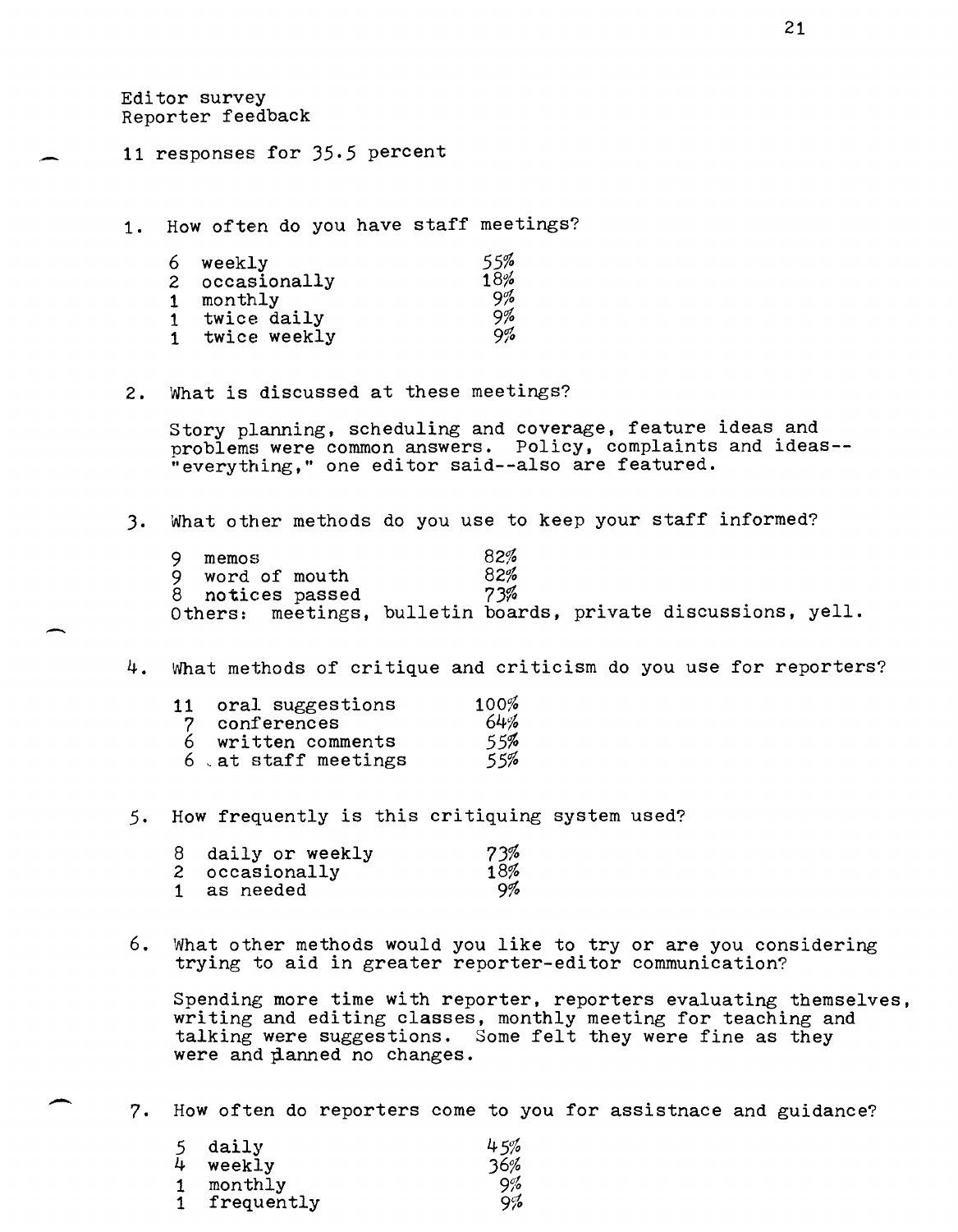-

-

-

8. In which. areas do reporters ask for guidance?

Style and handling of stories were the most common reply. Other answers included story focus, art, feature ideas. spelling and grammar, leads, sources, editing, libel and legal problems and personal and professional problems.